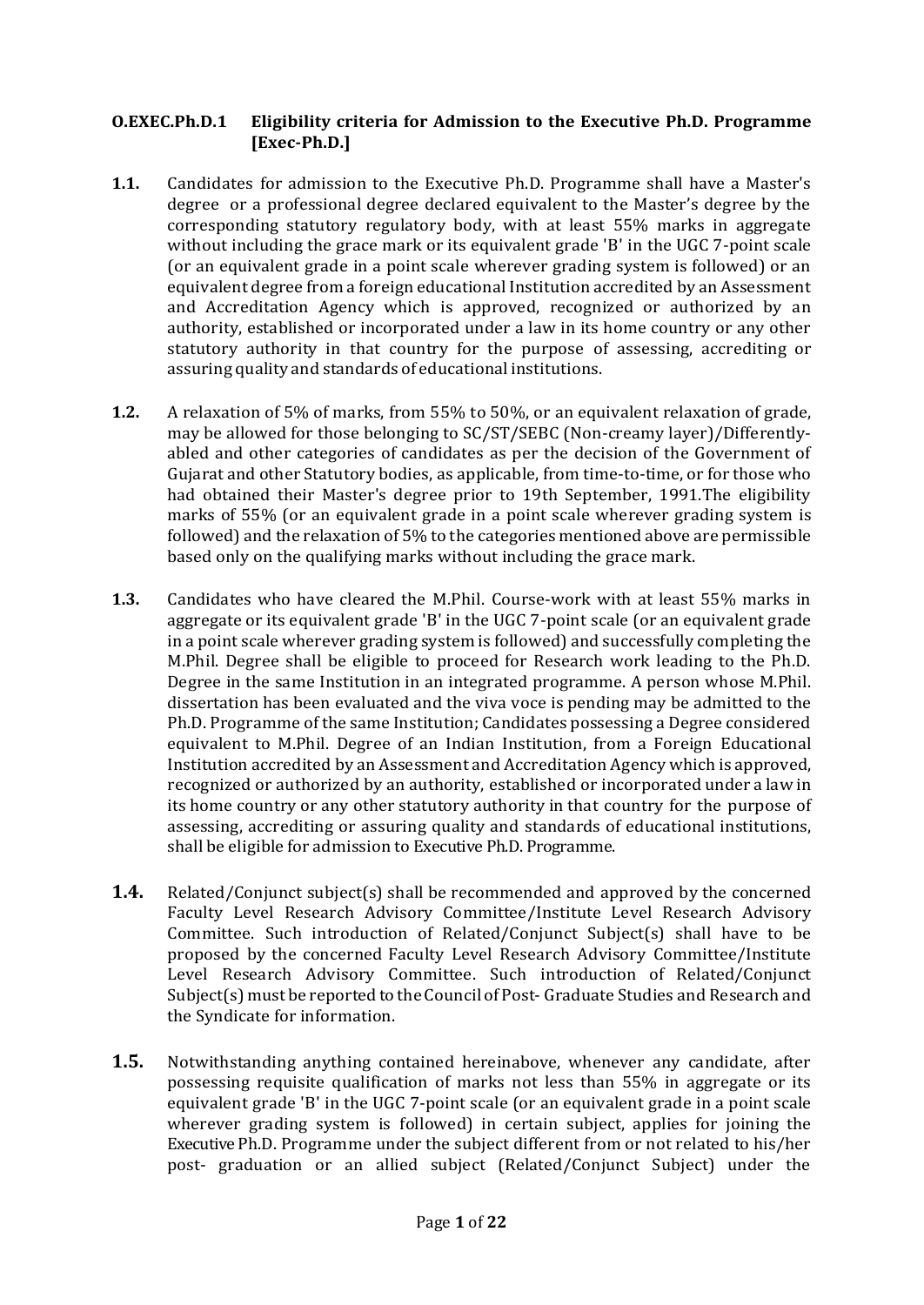Faculty/Institution, he/she may be permitted to join Executive Ph.D. Programme in the desired subject upon recommendation from the from the Faculty Level Research Advisory Committee/Institute Level Research Advisory Committee.

- **1.6.** The application for this purpose shall have to be made by the desirous candidate to the concerned Faculty/Institute. Such cases must be reported to the Council of Post-Graduate Studies and Research and the Syndicate for information.
- **1.7.** Notwithstanding anything contained hereinabove, a person intending to register for the Executive Ph.D. Programme of this University, working in a National Laboratory/Industry/Government Department/Institution etc. shall be considered eligible to register for Executive Ph.D. Programme only. Such applications must be addressed, considered and approved by the Faculty Level Research Advisory Committee/Institute Level Research Advisory Committee.

Such cases must be reported to the Council of Post-Graduate Studies and Research and the Syndicate for information.

**1.8.** Joint Executive Ph.D. Programme can be offered subject to the Memorandum of Understanding with the collaborating Institution and the Faculty/Institute of the University, upon the recommendation by the Council of Post-Graduate Studies and Research and approval by the Syndicate.

### **O. EXEC. Ph.D.2 Duration of the Executive Ph.D. Programme:**

- **2.1.** Executive Ph.D. Programme shall be for a minimum duration of Three (03) Years, including Ph.D. Course-work extendable up to a maximum duration of Six (06) Years.
- **2.2.** The Synopsis for the Executive Ph.D. Programme can be submitted after a minimum period of Three (03) Years from the date of Ph.D. registration along with the prescribed Examination fees to be deposited to the Deputy Registrar (Academics) through the Guide and Co-guide for research degree, and the Dean of the concerned Faculty/Director of the Institute. Before submission of the Synopsis, a Research scholar needs to present the Synopsis before the Faculty Level Research Advisory Committee [FLRAC]/Institute Level Research Advisory Committee [ILRAC], at most Three (03) month before the submission of the Synopsis. The Synopsis must be submitted to the Deputy Registrar (Academics) within Three (03) month from the date of presentation before FLRAC/ILRAC, with necessary amendment(s)/correction(s), if any, suggested by FLRAC/ILRAC, as the case may be.
- **2.3.** The minimum time limit for submitting the Ph.D. thesis shall be after Thirty-Six (36) months from the date of Ph.D. registration along with necessary fees for submission of Ph.D. Thesis. Accordingly, the Ph.D. Degree notification shall be issued only after completion of Three (03) Years from the date of registration. The candidate registered for Ph.D. degree shall be required to present an open seminar in the Faculty/Institute, at least once in a year to review the progress of research work of the candidate.
- **2.4.** A Candidate who has so renewed the period for Executive Ph.D. Programme registration, shall be required to submit the Ph.D. Thesis within a period of not more than Six (06) Years/Twelve (12) Semesters for Executive Ph.D. Programme, from the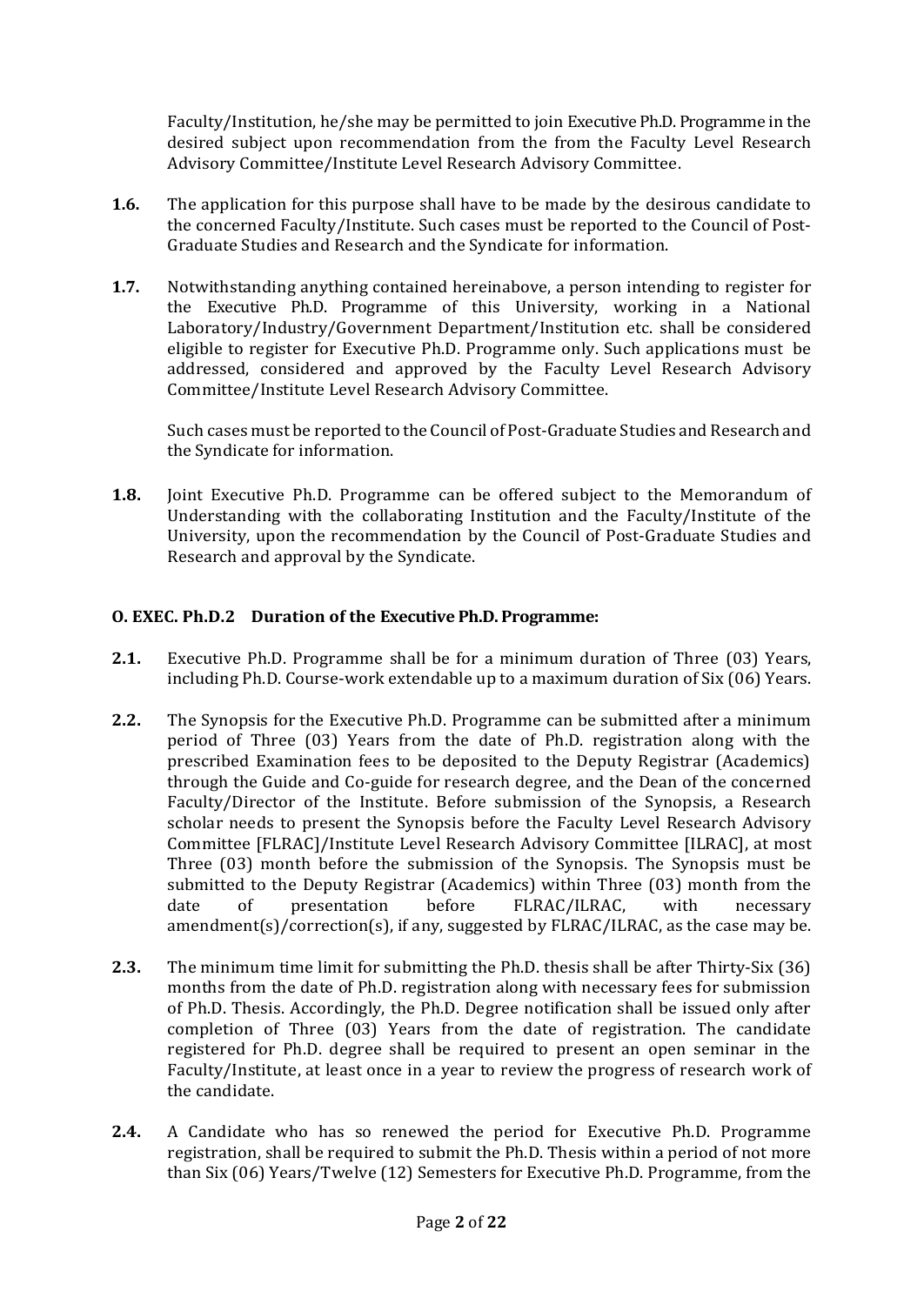date of Original Registration.

- **2.5.** Notwithstanding the provision contained hereinabove O.EXEC.Ph.D.2.4, the Vice-Chancellor, in Special Cases, may permit the Research Scholar to submit the Ph.D. thesis late by granting necessary extension. Such Research Scholar is required to pay the necessary additional fees for Executive Ph.D. Programme for each additional Year(s)/Semester(s) or a part thereof. Such action taken by the Vice-Chancellor shall be reported to the Syndicate through Council of Post-Graduate Studies and Research for information.
- **2.6.** The candidate registered for Executive Ph.D. Executive Programme Degree shall be required to pay the tuition and other fees as prescribed from time-to-time for all the terms from the date of registration to the date of submission of thesis on production of Six-monthly Progress Report.

## **O. EXEC. Ph.D.3 Procedure for Admission to Executive Ph.D. Programme and Progression of Study**

- **3.1.** The University shall admit Ph.D. candidate through an Entrance Test to be conducted by The Maharaja Sayajirao University of Baroda. The Candidate who fulfils the conditions as stated in O.EXEC.Ph.D.1, and have qualified in the National/State Level Eligibility Test or the Tests such as UGC-CSIR/NET/SET/GATE/GPAT/DBT/ICMR/ICAR/JRF/NBHM/DST-INSPIRE/Teacher Fellowship Tests etc. or such other Eligibility Tests of National Level, as recognized equivalent thereto by the Council of Post-Graduate Studies and Research or have passed M.Phil. Programme shall be exempted from appearing in the Ph.D. Entrance Test to be conducted by The Maharaja Sayajirao University of Baroda.
- **3.2.** The candidates otherwise fulfil the requirement as stated in O.EXEC.Ph.D.1 but have not qualified in the National/State Level Eligibility Test or the Tests such as UGC-CSIR/NET/SLET/GATE/DBT/ICMR/ICAR/JRF/Teacher Fellowship Tests etc. shall have to qualify in the Ph.D. Entrance Test (PET) of The Maharaja Sayajirao University of Baroda in the concerned conjunct /Relevant/Allied subject.
- **3.3.** The offer and conduct Executive Ph.D. Programme shall:
	- 3.3.1. Decide on an annual basis a predetermined and manageable number of Ph.D. scholars to be admitted depending on the number of available Guide for research degree and other academic and physical facilities available, keeping in mind the norms regarding the Research scholar: Teacher ratio (as indicated in O.EXEC.Ph.D.4.16.1, O.EXEC.Ph.D.4.16.1, and, O.EXEC.Ph.D.4.16.3), laboratory, library and such other facilities;
	- 3.3.2. The concerned guide may inform about the availability of positions for Research Scholars through the concerned Dean of the faculty/Director of the institute to the University and the same shall be advertised and notified and such announcement shall have to be posted on the University Website.
	- 3.3.3. Notify well in advance on the Faculty/Institute/University website and through advertisement in National Newspapers, of which at least one shall be in the regional language whereas the number of seats for admission,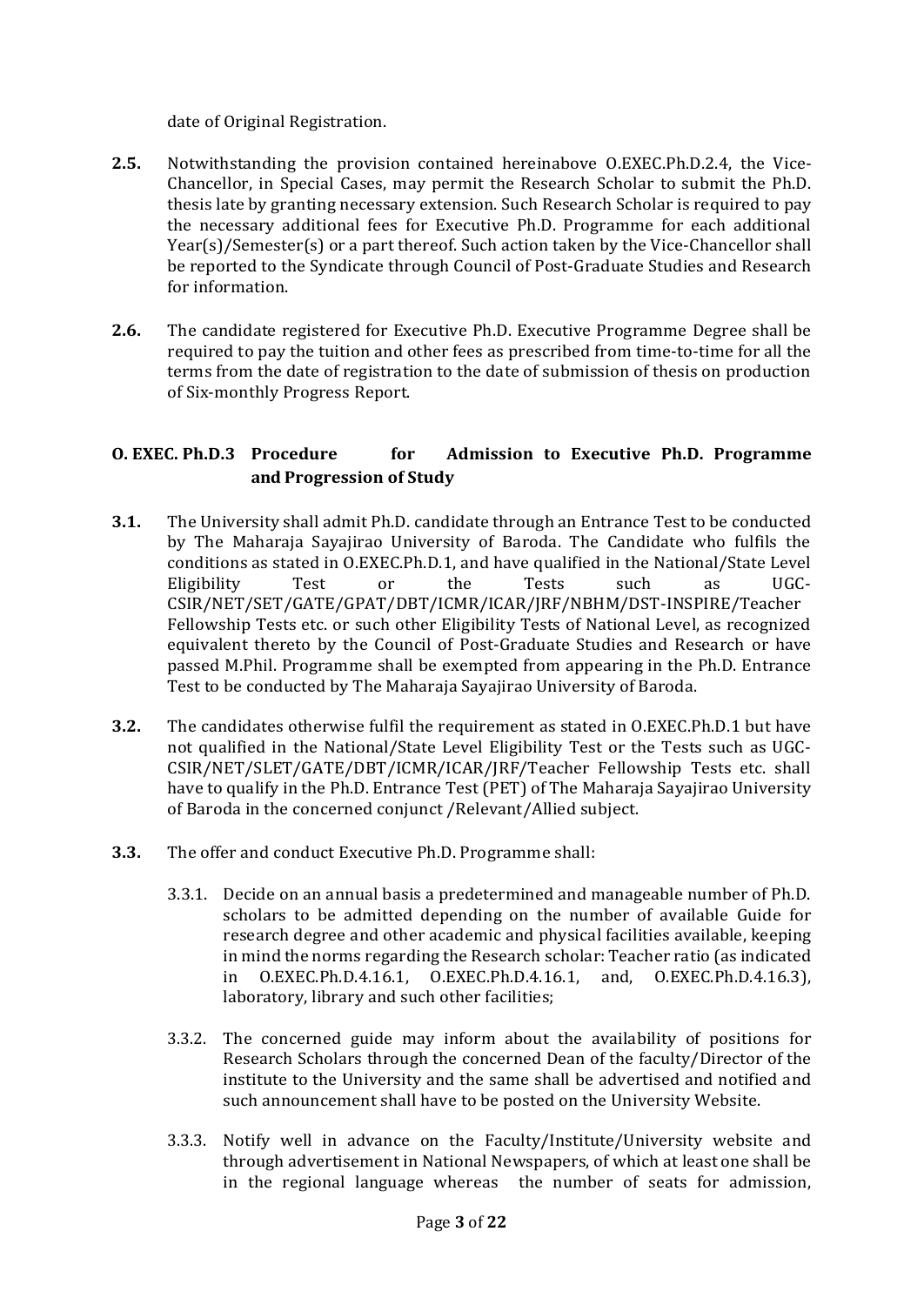subject/discipline-wise distribution of available seats, criteria for admission, procedure for admission, examination center(s) where entrance test(s) shall be conducted and all other relevant information for the benefit of the candidates shall have to be posted on the Institution/Faculty/University Website.

- 3.3.4. Admission to the Executive Ph.D. Programme shall adhere to the National/State-level Reservation Policy, as applicable.
- **3.4.** The admission shall be based on the criteria notified by the University, keeping in view the guidelines/norms in this regard issued by the UGC and other statutory bodies concerned, and considering the reservation policy of the Central/State Government in force and that shall be amended from time-to-time.
- **3.5.** Notwithstanding anything contained hereinabove, a person working in a National Laboratory or an Institution outside the University area recognized by this University for purposes of giving guidance for Research and intending to register for the Executive Ph.D. Programme of this University shall forward the application in the prescribed form for admission. Such person complying to the eligibility criteria as stated in O.EXEC.Ph.D.1 and O.EXEC.Ph.D.3 hereinabove is eligible for such admission by virtue of having a qualifying degree of this or any University, or an equivalent qualification having marks notless than 55% in aggregate or its equivalent grade 'B' in the UGC 7- point scale (or an equivalent grade in a point scale wherever grading system is followed). The application form duly completed and signed by the recognized Guide for research degree shall be sent by the Head of the Laboratory/Institution to the concerned Dean of the Faculty/Director of the Institute.
- **3.6.** The University shall admit candidates for Ph.D. by a two-stage process through:
	- 3.6.1. An Entrance Test shall be qualifying test with qualifying marks as 50%. The syllabus of the Entrance Test shall consist of 50% of Research Methodology and 50% shall be Subject/Discipline/Area specific.
	- 3.6.2. An interview/viva-voce to be organized by the Faculty Level Research Advisory Committee [FLRAC]/Institute Level Research Advisory Committee [ILRAC]. The candidates are shall also be required discuss in detail his/her Research proposal/Research interest/area supported with a presentation before Faculty Level Research Advisory Committee [FLRAC]/Institute Level Research Advisory Committee [ILRAC].
	- 3.6.3. The interview/viva voce shall also consider the following aspects, viz. whether:
		- 3.6.3.1. The candidate possesses the competence for the proposed research;
		- 3.6.3.2. The proposed area of research can contribute to new/additional knowledge.
- **3.7.** A student has to pay Yearly fees/Half-yearly fees, as prescribed from time-to-time, and in force, for admission required under relevant ordinances. The student shall apply for admission to the University only after obtaining the Certificate of eligibility on production of the required documents and the prescribed fees. On receipt of the completed application for registration and the prescribed fees, the University will issue a Registration Certificate showing the name of the Research scholar, the date of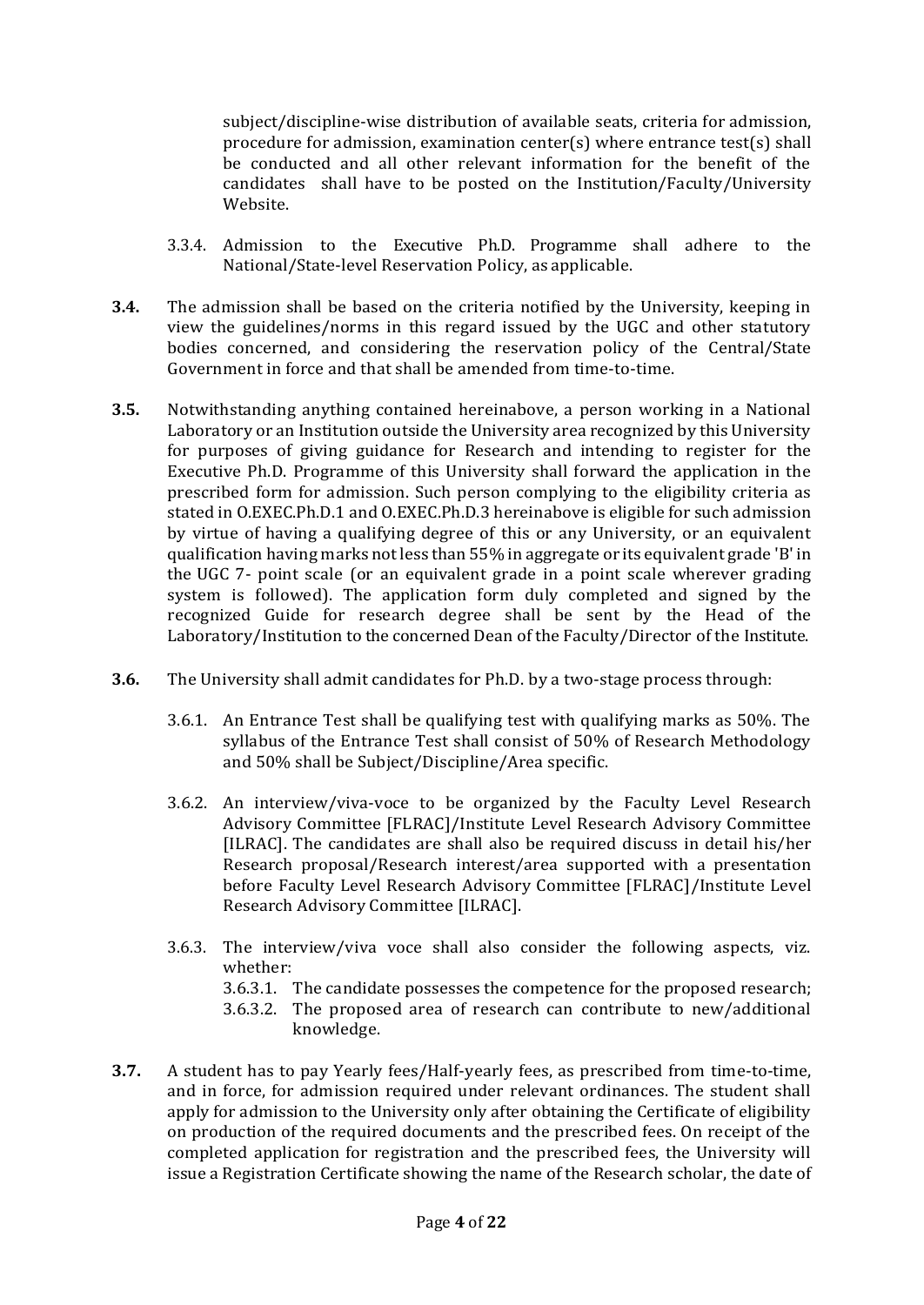registration, the Provisional title of research and the year in which the Research scholar is entitled to submit the Thesis.

The title for the Ph.D. thesis will be finalized at the time of submission of the Synopsis, and the same will be submitted to the Office of Academic section for record.

Note: All the progress reports submitted prior to the submission of the Synopsis will contain the Provisional title (or the Final title, as the case may be). However, the Synopsis will be submitted along with the Provisional title as well as the Final title.

- **3.8.** The Faculty/Institute and the University shall maintain the list of all the Ph.D. registered candidates on the Website on year-wise basis. The aforesaid list shall include the Name of the registered candidate, Topic of his/her research, Name of his/her Guide and Co-guide for research degree, Date ofregistration etc.
- **3.9.** A candidate for Ph.D. degree after the registration shall be required to work for a minimum period of three years under the guidance of a Guide and Co-guide(s) for research degree. All those candidates who have been permitted to work in Recognized National Laboratory/Industry/Government Department/Institution etc. shall also be required to work under the Guide for research degree and Co-guide(s) for a minimum period of three years.
- **3.10.** Employees who are in-service in any other recognized University/College/Research Institute/Industry/Organization/Government department etc. in India and have a minimum of five years teaching/research/entrepreneurial/administrative experience, may be considered for registration to Executive Ph.D. Programme.

Employees who are in-service at senior and middle level as professionals from amongst Industry, Technocrats, Bureaucrats, Scientists, R&D Personnel, Business Executives, Managers, Administrators & Government officials may be considered for registration to the Executive Ph.D. Programme.

The candidate shall also be required to submit 'No Objection Certificate' from their present employer for pursuing Ph.D.

Self-employed Professionals such as Chartered Accountants, Cost & Management Accountants, Company Secretary etc. .and self-employed entrepreneurs who with a successful track record of managing a small or mid-sized business unit etc. may be considered for registration to the Executive Ph.D. Programme.

The university decision shall be final and binding to all in assessing and determining the eligibility of candidate having a minimum of 5 years of work experience in the Senior / Middle Level Cadre of a mid-sized organization of National / International repute in its field.

**3.11.** A Research scholar, in case of essentiality, may apply for the 'Change of Title for Ph.D. Thesis' to the Faculty Level Research Advisory Committee/Institute Level Research Advisory Committee through his/her Guide and Co-guide (s) for research degree. The FLRAC/ILRAC may, after suitable academic consideration, shall recommend the application appropriately to the university, which is empowered to approve such applications. The information to this effect shall be required to be submitted by the concerned Dean of the Faculty/Director of the Institute to the Deputy Registrar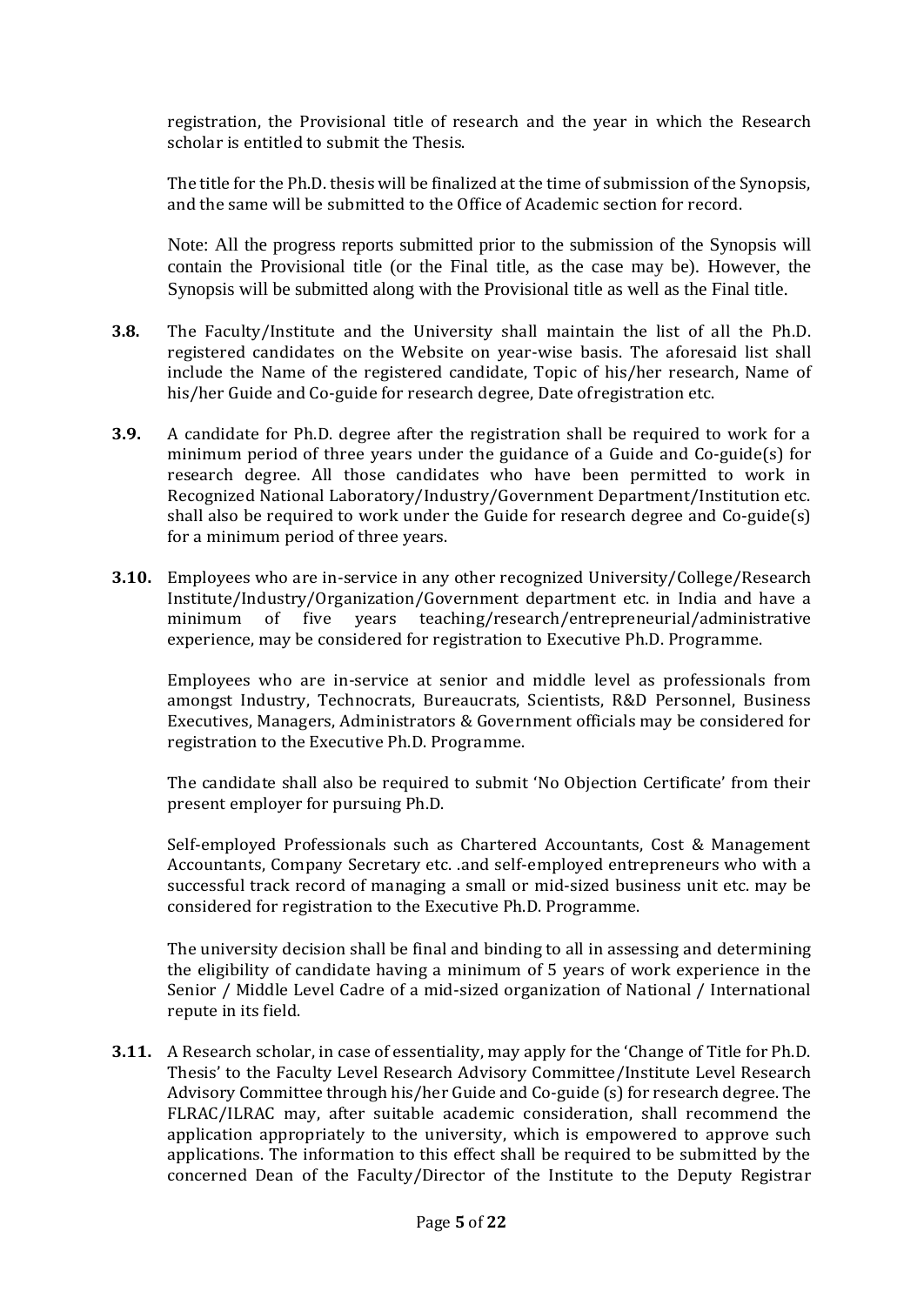(Academics) for making the necessary changes in the University records.

- **3.12.** Guide and Co-guide (s) for research degree may propose the cancellation of Ph.D. registration in the event of the Research scholar is not exhibiting/showing satisfactory progress before the Faculty Level Research Advisory Committee/Institute Level Research Advisory Committee. The recommendations of FLRAC/ILRAC will be suitably considered by Faculty Level Research Advisory Committee/Institute Level Research Advisory Committee, which shall be empowered to cancel the registration of a Research scholar. Such action shall be required to be resolved in the meeting and shall be reported to the Deputy Registrar (Academics) through Dean of the concerned Faculty/Director of the Institute for making the necessary changes in the University records. Such action taken approved by the Vice-Chancellor and the decision thereupon shall be required to be reported to the Syndicate through Council of Post-Graduate Studies and Research for information.
- **3.13.** Deleted

# **O. EXEC Ph.D.4 Eligibility Criteria and Allocation of the Guide for Research Degree, Co-guide(s), and Number of Ph.D. Scholars Permissible Per Guide and Co guide(s) for Ph.D. Research Degree:**

**4.1.** Any Professor of the University with at least five Research publications in UGC CARE Reference List, SCOPUS Listing or WEB of Sciences and successfully guided at least one Research Scholar for Ph.D. shall be deemed as recognized as Guide/Co-guide for research degree. (Provided that he/she holds a Doctoral Degree or Equivalent research publications) in the subject/area/discipline, without referring their cases to the Council Post-Graduate Studies and Research and the Syndicate.

However, such Professor shall be required to inform in writing their willingness to offer the services as Guide/Co-guide for research degree to the University. Their applications shall have to be forwarded through the Dean of the Faculty upon recommendation from the concerned Faculty Level Research Advisory Committee/Institute Level Research Advisory Committee with all necessary documentary evidences about aforesaid criteria for their Research Publications.

Provided that in areas/disciplines where there are only a limited number of journals in UGC CARE Reference List, SCOPUS Listing or WEB of Sciences are available or no such journals are available as such, the University may relax the above condition for recognition of a person as Guide/Co-guide for research degree with reasons recorded in writing. Such a case shall be reported to the Syndicate through the Council of Post-Graduate Studies and Research for information.

**4.2.** Any Associate Professor/Assistant Professor of this University with a Ph.D. degree and at least two Research publications in UGC CARE Reference List, SCOPUS Listing or WEB of Sciences and successfully guided at least one Research Scholar for Ph.D. may be recognized as Guide/Co-guide for research degree in the respective subject, without referring their cases to the Council Post-Graduate Studies and Research and the Syndicate. However, such Associate Professor/Assistant Professor shall be required to apply in writing their willingness to offer the services as Guide/Co-guide for research degree to the University. Their applications shall have to be forwarded through the Dean of the Faculty upon recommendation of the Faculty Level Research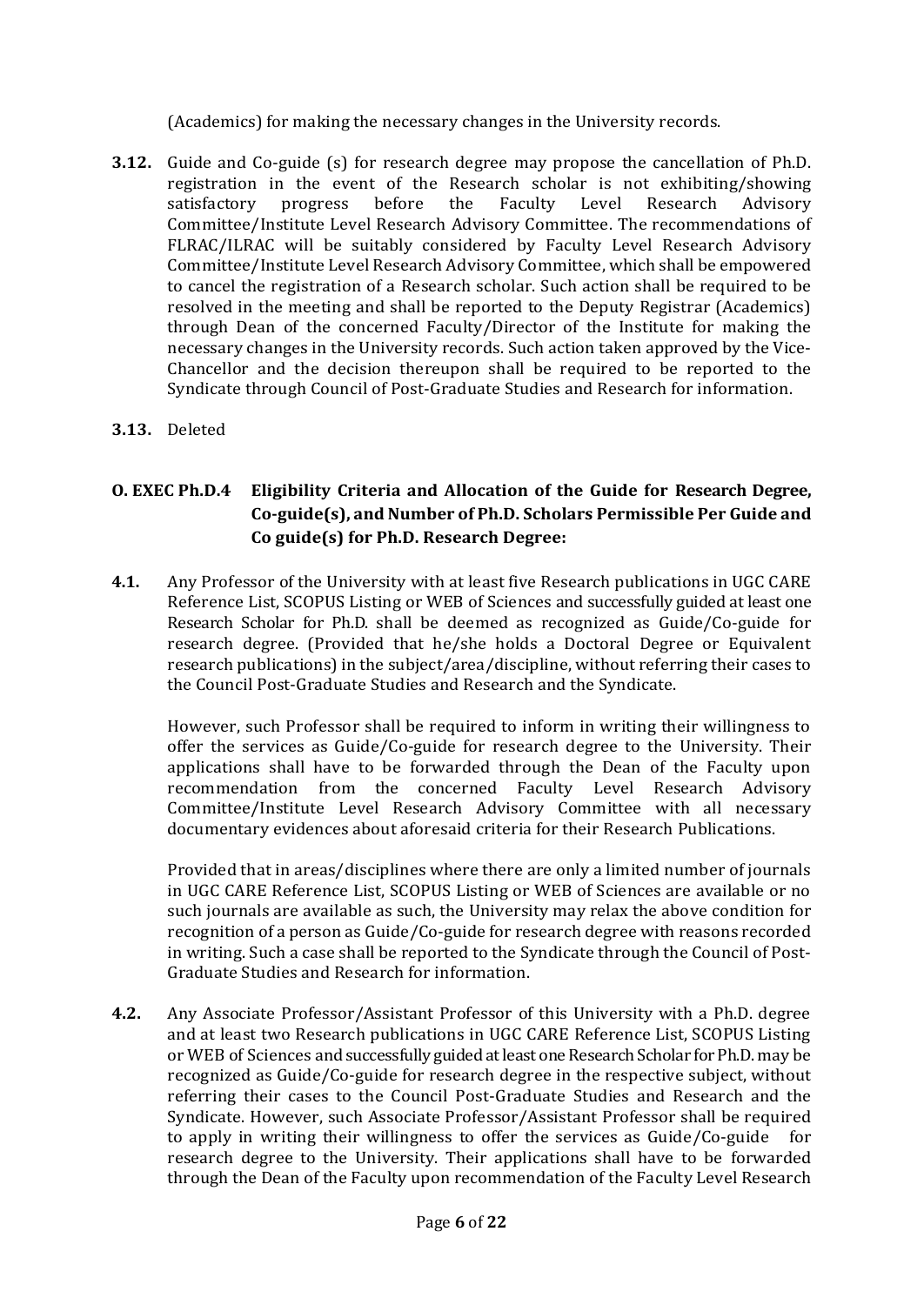Advisory Committee/Institute Level Research Advisory Committee with all necessary documentary evidences about aforesaid criteria for their Research Publications.

Provided that in areas/disciplines where there are only a limited number of journals in UGC CARE Reference List, SCOPUS Listing or WEB of Sciences are available or no such journals are available as such, the University may relax the above condition for recognition of a person as Guide for research degree with reasons recorded in writing. Such a case shall be reported to the Syndicate through the Council of Post-Graduate Studies and Research for information.

- **4.3.** Provided further that for the applicants applying for recognition as Guide/Co-guide for the research degree from the Faculty of Fine Arts and Faculty of Performing Arts, the existing stipulations as per the Syndicate resolution number 22 dated 29/11/2013 and Syndicate resolution number 32 dated 27/12/2013 shall remain effective.
- **4.4.** Every recognized Guide for research degree must be attached to the Faculty/Institution of this University, and the recognition will continue so long as one answers the designation on the basis of which the recognition was granted, till the date or retirement and/or if the services of such Guide for research degree is continued as per the UGC's scheme. The Faculty-level Research Advisory Committee (FLRAC) is empowered to allow to extend/continue the guide-ship of such Guide for research degree either for those already registered Research scholars or for remaining period of the services, as the case may be. Those Guide for research degree whose services are extended under the scheme of statutory bodies will be permitted for registration of new Research scholars within the First year of newly extended period within the aforesaid stipulation. Such action shall be required to be reported to the Deputy Registrar (Academics) through proper channel for making necessary changes in the University records and is to be reported to the Syndicate through the Council of Post-graduate Studies and Research for noting.
- **4.5.** The Syndicate may, at any time, on the recommendation of the Council of Post-Graduate Studies and Research shall be empowered to withdraw the recognition of a Guide/Co-guide for research degree.
- **4.6.** The Faculty Level Research Advisory Committee/Institute Level Research Advisory Committee shall have to recommend the application for **Co-guide** to the University. The recognition of Co-guide shall be as per the stipulated rules as specified in the present O.EXEC.Ph.D.4 and recognition letter shall be issued by the University.
- **4.7.** The Faculty Level Research Advisory Committee/Institute Level Research Advisory Committee, on the recommendation of the Guide for research degree, may appoint scholars of eminence who shall be residing in India or abroad, as Co-guide.
- **4.8.** The following shall be the guidelines to which the Council of Post-graduate Studies and Research will give due consideration while recognizing **External Co-guide (Persons from Outside the University)** for research degree as qualified for guiding candidates for Ph. D. Degree:

For appointment of 'Co-guide', outside the university, the guidelines shall be as follows: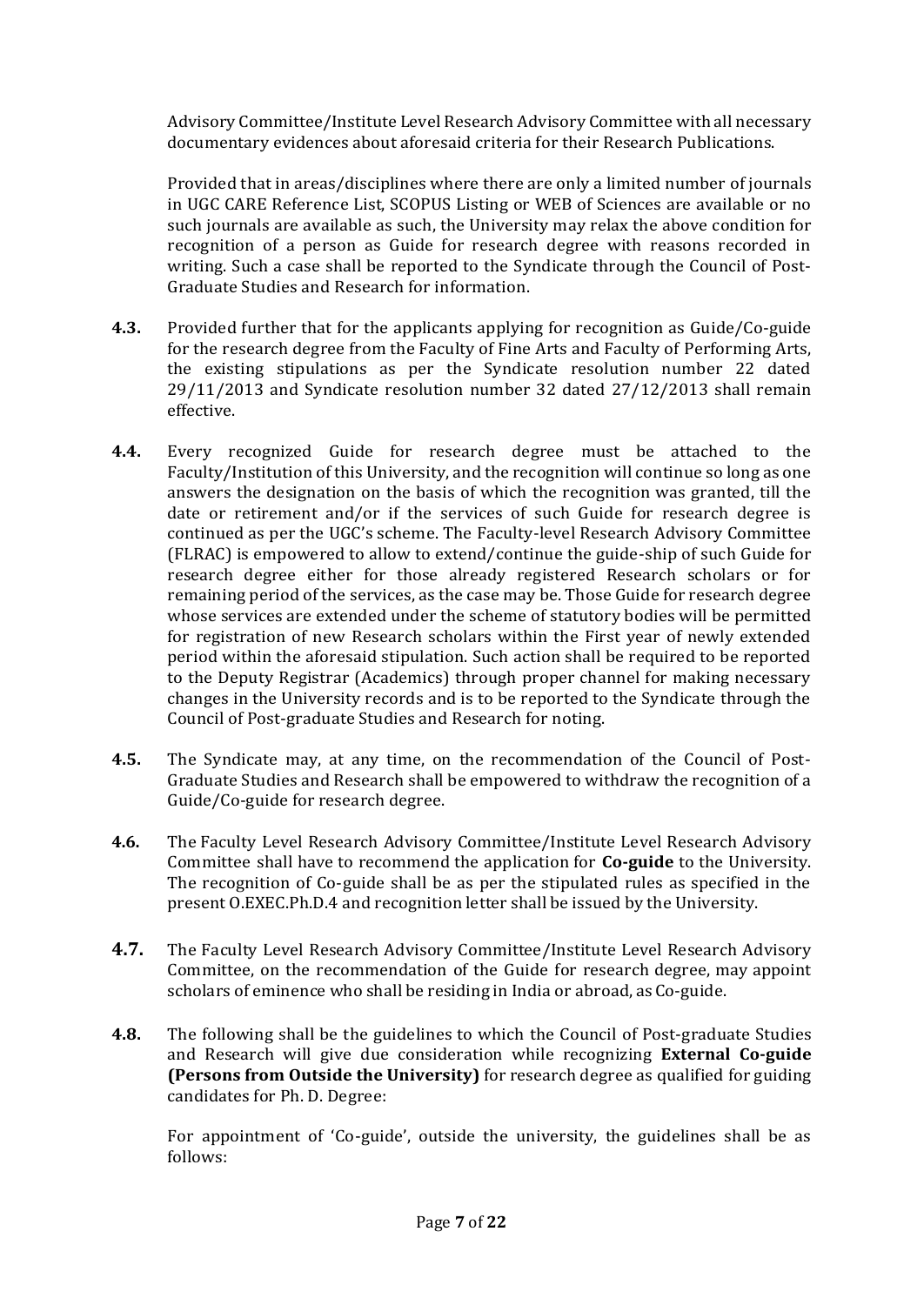- 4.8.1. Any person from Institutions/Laboratories or Research Institution/Industry/Government Department/Institution etc. be deemed recognized Co-guide(s) for research degree for guiding Ph.D. candidates without referring their cases to the Council of Post-Graduate Studies and Research and the Syndicate, provided such persons are from Scientific/Technical/Managerial/Administrative/Government cadre and having Ph.D. degree in the respective subject should submit a formal application in the prescribed form to the University.
- 4.8.2. He/She has obtained Ph.D. Degree.
- 4.8.3. He/She should have obtained Master's Degree with at least 55% having consistently good academic record from a recognized Institution as approved by the MHRD, Government of India and also by the concerned statutory body/ council such as UGC/AICTE etc. and the degree of PhD has been accorded equivalence by AIU, New Delhi.
- 4.8.4. He/She possesses comparable 'Research/Academic/Managerial /Administrative experience of at least five years.
- 4.8.5. Minimum of 02 Research publications in UGC-CARE Reference List, SCOPUS Listing or WEB of Science, arising from research work other than Ph.D Thesis. OR Minimum of 02 Granted Patents. OR He/she should have successfully completed at least two Major Research Projects preferably funded by funding agency recognized by State/Central Government Industry etc. (Excluding Self-Sponsored Own Research Projects)
- **4.9.** Every-recognized Co-guide must be a permanent employee of the concerned Institution/Laboratory/Corporate/Industry/Government Department etc. and the recognition will continue so long as one answers the designation on the basis of which the recognition was accorded and is in the employment of the same Institution/Laboratory/Corporate/Industry/Government Department etc. However, if such a Co-guide for research degree/Co-guide has guided for Four Terms or more and if he/she is willing to continue after leaving the Institution/Laboratory/Laboratory/Corporate/Industry/Government Department etc. recognized by this University, his/her application in this matter will be favorably considered by the University.
- **4.10.** The recognized Co-guide for research degree should maintain active academic interactions with this University.
- **4.11.** The Syndicate may, at any time, on the recommendation of the Council of Post-Graduate Studies and Research shall be empowered to withdraw recognition of Coguide recognized from outside the university.
- **4.12.** The Dean of the concerned Faculty and the Director of the institute shall act as Coordinator/Chairperson for establishing liaison between the Research scholar, the Guide, recognized from within the University and Co-guide, recognized from Outside the University as the case may be.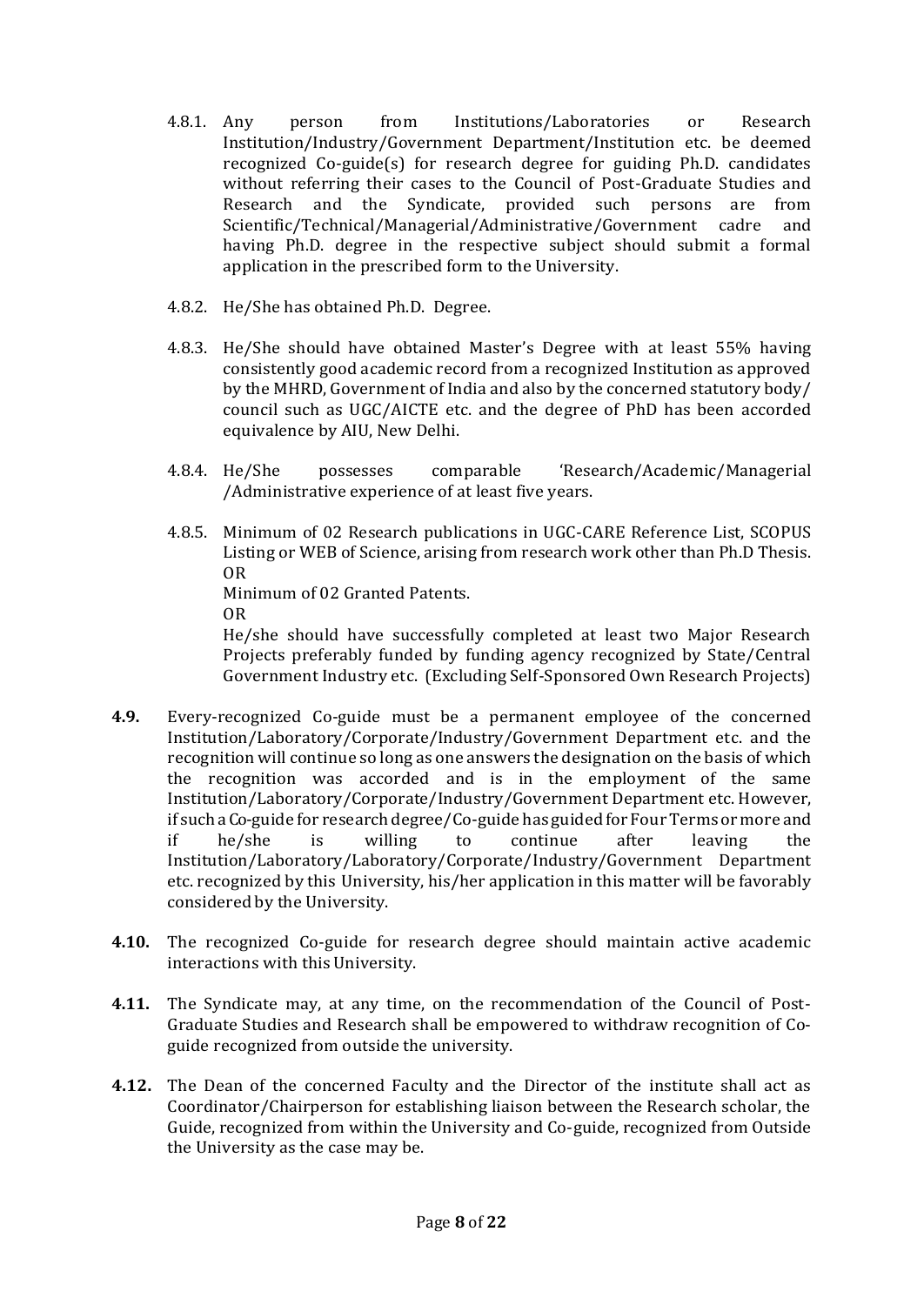- **4.13.** The Coordinator shall be required to ensure that the Research scholar comes to University Faculty/Institute at least once a year to submit and present the progress of the research work done during the year before the concerned Faculty-level Research Committee/ Institute-level Research Committee.
	- 4.13.1. Coordinating for submission of recommendation for appointment of External Examiner.
	- 4.13.2. Coordinator shall ensure verification of the incorporation of the suggested corrections/recommendations/suggestions etc. by the Research Scholar.
	- 4.13.3. Coordinating with the External Examiner and student for the Open Public Viva-voce (Open defense) Examination.
	- 4.13.4. Coordinator authenticates and forward the reports on the open Public Vivavoce (Open defense) Examination of the student.
- **4.14.** The allocation of Guide(s)/Co-guide(s) recognized from within the university and Coguide recognized from outside the University for research degree for a selected Research scholar shall be decided by the Faculty/Institute concerned depending on the number of scholars per Guide for research degree, the available specialization among the Guides/Co-guide (s) for research degree and research interests of the Research scholars as indicated by them at the time of interview/viva voce.
- **4.15.** In case of topics which are of inter-disciplinary nature where the concerned Faculty/Institute feels that the expertise in the Faculty/Institute has to be supplemented from outside, the Faculty/Institute may appoint a Guide recognized from within the university and Co-guide recognized from outside the University for research degree. Such application for recognition of the Co-guide shall be granted by the Vice-Chancellor and reported to the Syndicate through the Council of Post-Graduate Studies and Research upon such terms and conditions as may be specified and agreed upon for noting and information.
- **4.16.** Number of Ph.D. Scholars Permissible Per Guide and Co Guide(s) for Ph.D. Research Degree:
	- 4.16.1. A Guide for research degree who is a Professor/Co-guide, at any given point of time, cannot guide more than Eight [08] Ph.D. scholars. The new vacancy for afresh Ph.D. Registration will be created in proportion to the submission of the Ph.D. thesis of those students who have registered under the respective Guide for research degree.
	- 4.16.2. An Associate Professor/Co-guide as Guide for research degree can guide up to a maximum of Six [06] Ph.D. scholars. The new vacancy for afresh Ph.D. Registration will be created in proportion to the submission of the Ph.D. thesis of those students who have registered under the respective Guide for research degree.
	- 4.16.3. An Assistant Professor as Guide for research degree can guide up to a maximum of four [04] Ph.D. scholars. The new vacancy for afresh Ph.D. Registration will be created in proportion to the submission of the Ph.D. thesis of those students who have registered under the respective Guide for research degree.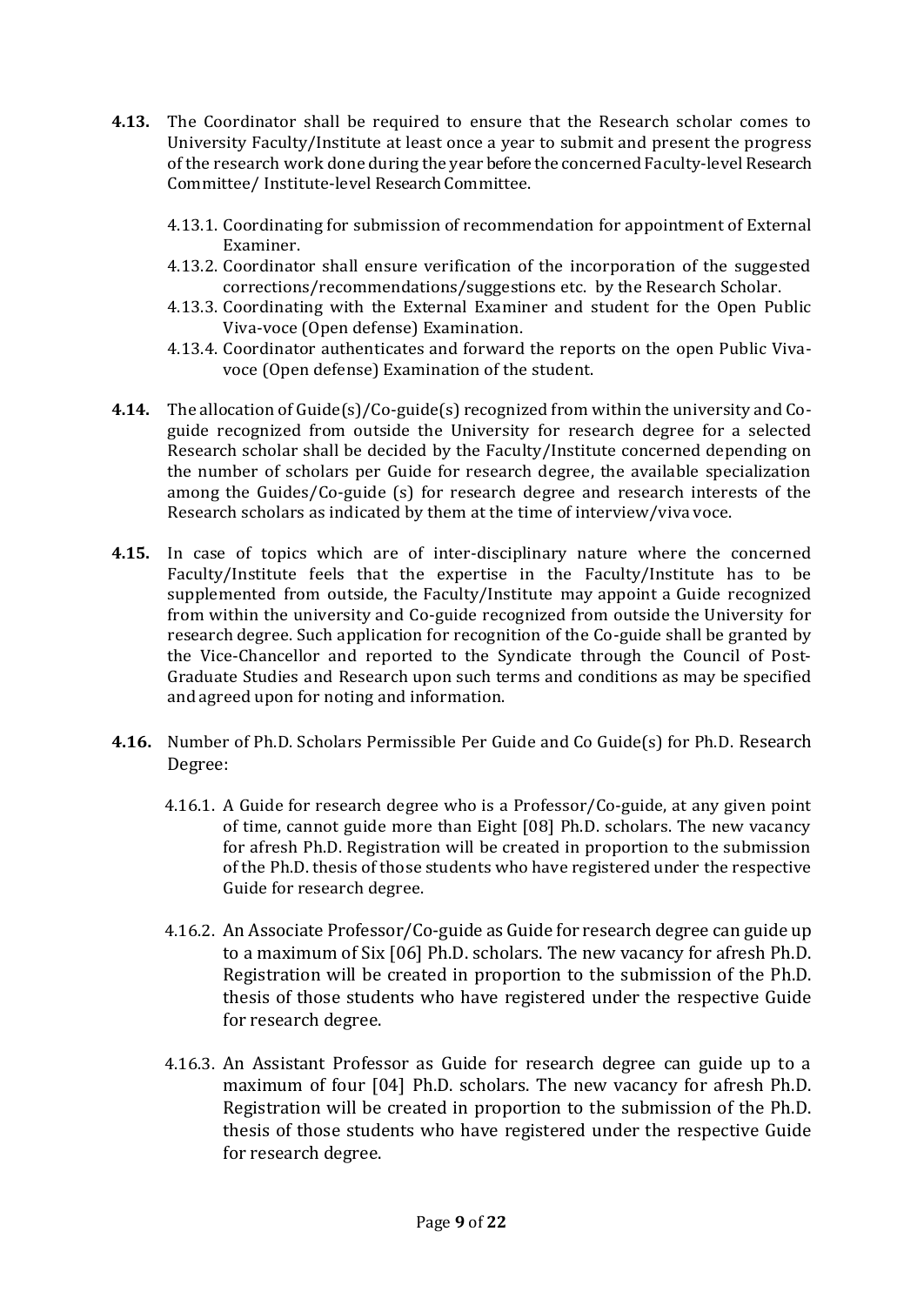- **4.17.** An Associate Professor, at any given point of time, can guide up to a maximum of Six [06] Ph.D. scholars. The new vacancy for afresh Ph.D. Registration will be created in proportion to the Ph.D. Notification of those candidates who have registered under the respective Guide for research degree.
- **4.18.** An Assistant Professor, at any given point of time, can guide up to a maximum of One Four [04] Ph.D. scholars. The new vacancy for afresh Ph.D. Registration will be created in proportion to the Ph.D. Notification of those candidates who have registered under the respective Guide for research degree.
- **4.19.** A candidate desirous of changing the Guide/Co-guide for research degree shall apply to the Faculty-level / Institute Level Research Advisory Committee through both the existing Guide and Co-guide for research degree and the proposed Guide for research degree, FLRAC/ILRAC shall be empowered to act on such application with the reason(s) to be recorded in writing. Such action shall be required to be reported to the Deputy Registrar (Academics) through proper channel for updating in the University records.

Provided that in the cases of retirement of a Guide/Co-guide for research degree or death of a Guide/Co-guide or long leave or prolonged sickness of a Guide/Co-guide or the cases of similar nature, a candidate may apply to the Faculty-level/Institute Level Research Advisory Committee for changing the Guide/Co-guide for research degree. FLRAC/ILRAC shall be empowered to act on such application with the reason(s) to be recorded in writing. Such action shall be required to be reported to the Deputy Registrar (Academics) through proper channel for updating in the University records.

**4.20.** In case of relocation of an Ph.D. scholar, the research data shall be allowed to be transferred to the University to which the scholar intends to relocate provided all the other conditions in these regulations are followed in letter and spirit and the research work does not pertain to the project secured by the Parent institution/Guide (or) Coguide for research degree from any funding agency. The scholar will however give due credit to the parent Guide/Co-guide and the University/Institution for the part of research alreadydone.

## **4.21. Equivalence for Ph.D.:**

As per AICTE Notification dated 01/03/2019, the person of eminence wishing to become the Guide for research degree not holding the Ph.D. degree but have;

- 4.21.1. 5 Research publications in UGC CARE Reference List, SCOPUS Listing or WEB of Sciences with the criteria that each Journal having a cumulative impact index of not less than 2.0, with incumbent as the main author and all 5 publications being in the authors' area of specialization; **OR**
- 4.21.2. An incumbent should have obtained at least two patents; **OR**
- 4.21.3. An incumbent contributed to the increased productivity in the place of work recognized at State or National level or elected as a Fellow of any of the National academies

However, the administrative procedure of providing such equivalence for Ph.D. shall be as per the procedure of this University.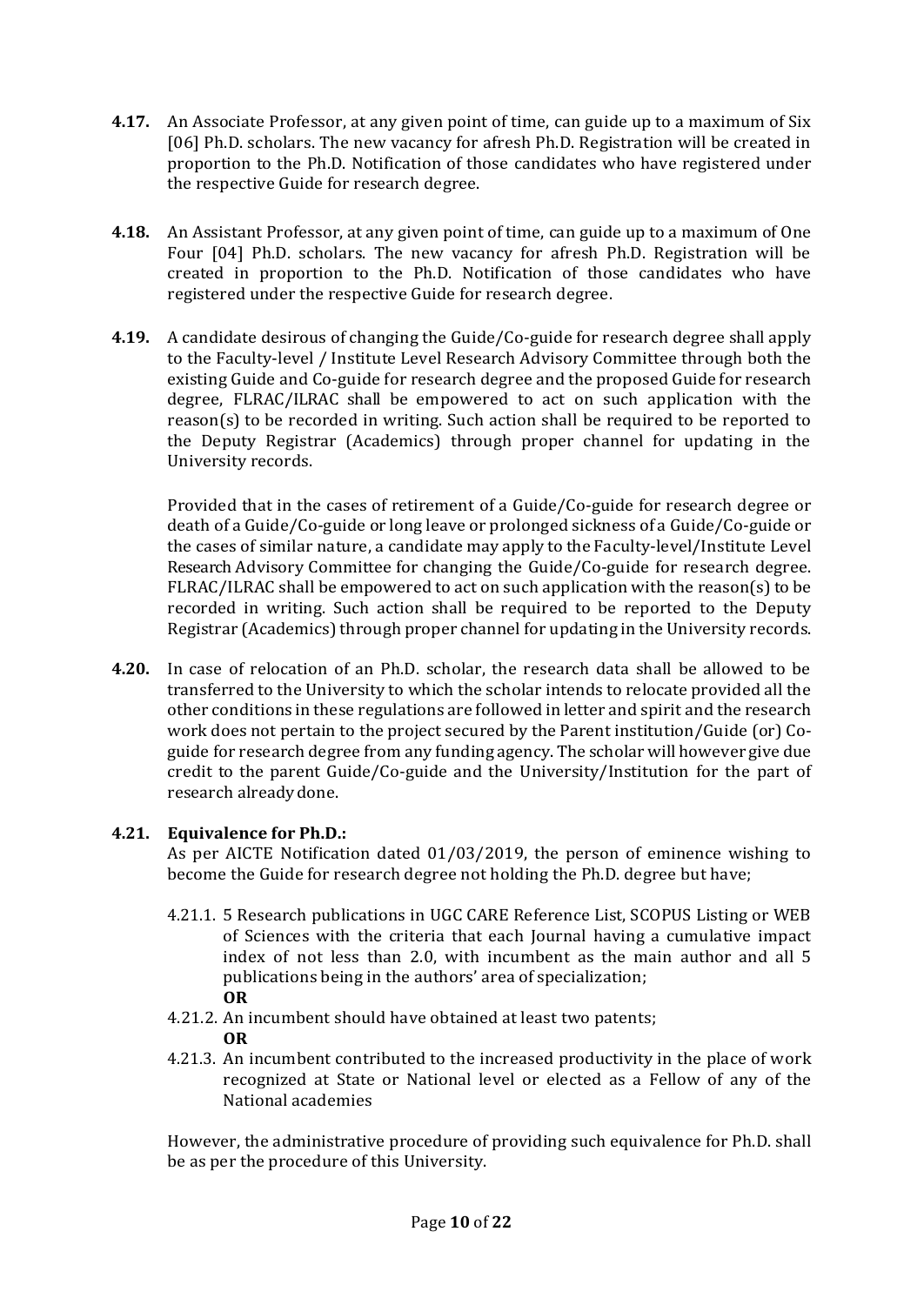### **O.EXEC. Ph.D.5 Course-Work, Credit Requirements, Number, Duration, Syllabus, Minimum Standards for Completion, etc. for Executive Ph.D. Programme**

- **5.1.** The minimum credits for the Ph.D. Course-Work for Executive Ph.D. Programme shall be of 08 Credits, [120 Hours] to be decided by the Faculty Level Research Advisory Committee/Institute Level Research Advisory Committee and as per the approved guidelines of the Post-Graduate Council of Studies and Research in force and as may be amended from time-to-time.
- **5.2.** All candidates admitted to the Executive Ph.D. Programme shall be compulsorily required to complete the Ph.D. Coursework prescribed by the Faculty/Institute and as per the approved guidelines of the Post-Graduate Council of Studies and Research during the initial one or two semesters.
- **5.3.** The Faculty-level/Institute-level Ph.D. Coursework shall be of a minimum of 08 credits and a maximum of 16 credits. A minimum of Four [04] credits shall be assigned to one or more courses on Research Methodology which could cover areas such as quantitative methods, computer applications, research ethics and review of published research in the relevant field, training, field work, etc. Other courses shall be advanced level courses for preparing the students for the Ph.D. degree.

All courses prescribed for Ph.D. course work shall be in conformity with the credit hour instructional requirement and shall specify content, instructional and assessment methods. They shall be duly approved by the authorized academic bodies.

- **5.4.** They shall be duly approved by the concerned Faculty Level Research Advisory Committee/Institute Level Research Advisory Committee and as per the approved guidelines of the Council of Post-graduate Studies and Research in force and that shall be amended from time-to-time.
- **5.5.** The Faculty/Institute where the scholar pursues the research work shall prescribe the course(s) to him/her based on the recommendations of the Faculty Level Research Advisory Committee/Institute Level Research Advisory Committee, as stipulated under O.EXEC.Ph.D.4 herein under, for the Research scholar.
- **5.6.** The Faculty Level Research Advisory Committee/Institute Level Research Advisory Committee shall suggest courses related to the subject within and outside the University, equivalent to at least minimum 08 credits (1 credit = 15 hours of teaching) in the relevant/allied/conjunct area. This Faculty Level/Institute Level course-work may also include other specialized areas of studies, based on the need of the approved research topic for the studies, which the Guide/Co-guide(s) for research degree considers necessary and that the Research scholar must acquire the proficiency in these areas as well.
- **5.7.** A candidate having completed the Ph.D. Coursework as per the UGC Regulations from any another University/College/Institute/Laboratory/Center recognized by the concerned statutory Body/Council or the Ministry of Education, New Delhi shall be exempted from the Ph.D. Coursework. The credits so obtained shall be treated at par with the credits of this University. However, such a candidate will have to appear in the University Entrance Examination (PET) as applicable to Fresh Candidates directly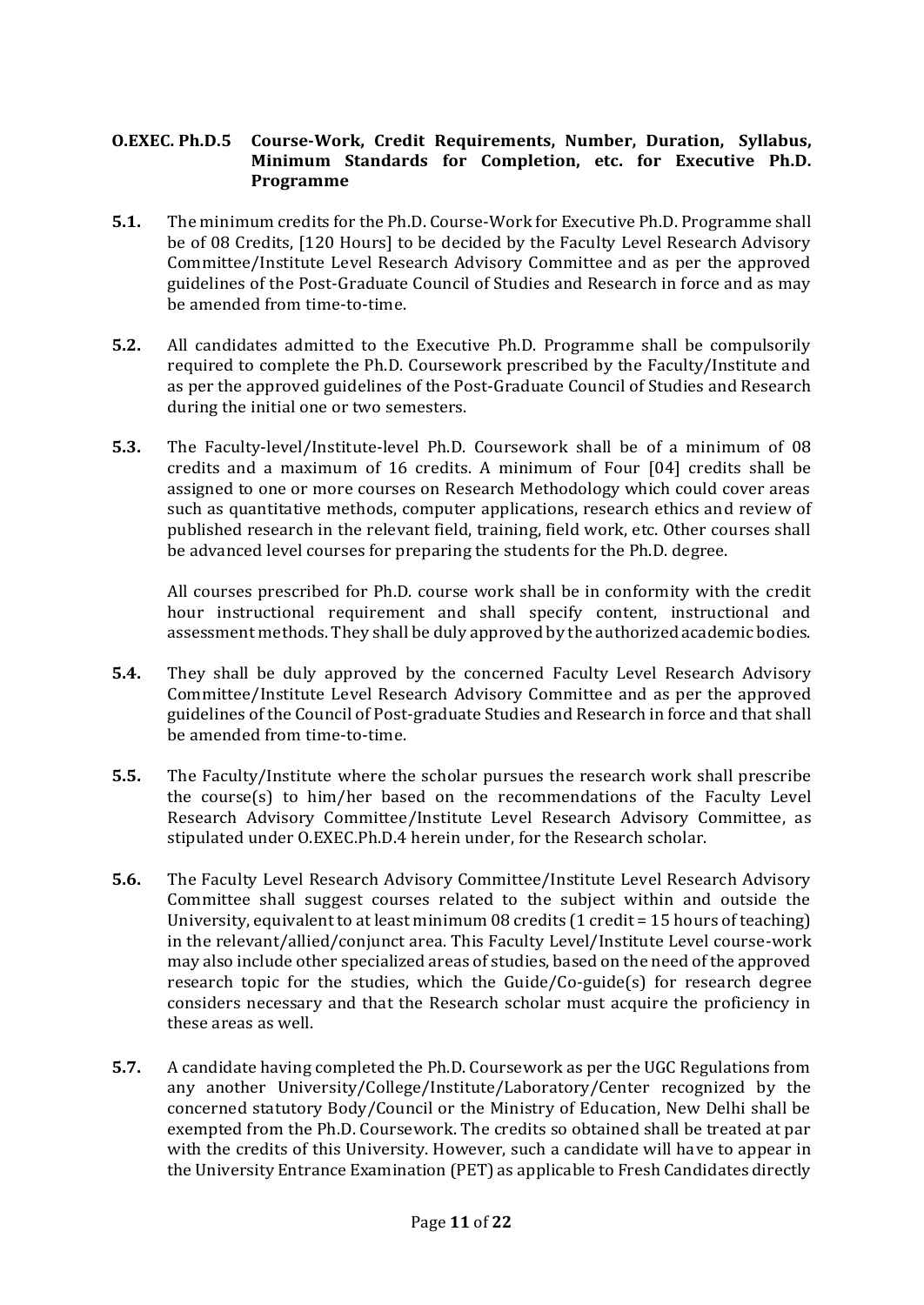registering for Ph.D.

Notwithstanding anything contained hereinabove, the Vice-Chancellor shall be authorized for consideration of equivalence of the Ph.D. Coursework completed outside the University based on the merit of the case.

- **5.8.** Candidates already holding M. Phil. degree and admitted to the Exec. Ph.D. Programme, or those who have already completed the Course-Work in M.Phil. and have been permitted to proceed to the Ph.D. in integrated course, may be exempted by the Department Faculty-level /Institute-level from the Ph.D. course-work. All other candidates admitted to the Ph.D. Programme shall be required to complete the Ph.D. course-work prescribed by the Faculty Level Research Advisory Committee/Institute Level Research Advisory Committee and as per the approved guidelines of the Post-Graduate Council of Studies and Research in force and as may be amended from time- to-time.
- **5.9.** Grades in the Ph.D. Coursework including course on Research Methodology and other prescribed courses shall be finalized by the Faculty level /Institute level Research Advisory Committee and after a combined assessment by the Faculty level /Institute level Research Advisory Committee, the final Grades of each of the candidate (s) shall be submitted by the Chairperson of Faculty level /Institute level Research Advisory Committee to the University.
- **5.10.** The Ph.D. scholar has to obtain a minimum of 55% of marks in the prescribed Grade Point Scale as per the approved Structure of the University of the Ph.D. Course-work in order to become eligible to continue in the respective Ph.D. Programme and submit the Ph.D. Thesis, as the case may be.

## **O. EXEC.Ph.D.6 The Faculty Level Research Advisory Committee/Institute Level Research Advisory Committee, and its functions**

**6.1.** There shall be a Faculty Level Research Advisory Committee[FLRAC]/Institute Level Research Advisory Committee [ILRAC] for each of the Ph.D. scholar.

The constitution of this the Faculty-level /Institute Level Research Advisory Committee shall be as under:

- Dean of the concerned Faculty /Director of the Institute shall act as 'Chairperson"
- Guide for Research Degree Convener
- Co-guide for Research Degree Co-convener
- One Professor [Must be a Guide for Research Degree] Member
- One Associate Professor [Must be a Guide for Research Degree] Member
- One Assistant Professor [Must be a Guide for Research Degree] Member
- Two Subject Experts from the Institution Laboratory / Corporate / Industry / Government Department - [As nominated by Vice-Chancellor] – Member(s)

#### *Note:*

*Where the Guide for research degree is also the Dean of the concerned Faculty / Director of the concerned Institute concerned, then a senior teacher Dean of the concerned/Relevant/Allied subject/area/discipline concerned who is a recognized Guide for research degree be included in FLRAC/ILARC Where the Guide for research degree is both Head of the Department and Dean of the Faculty concerned, then two such teachers of the concerned/Relevant/Allied*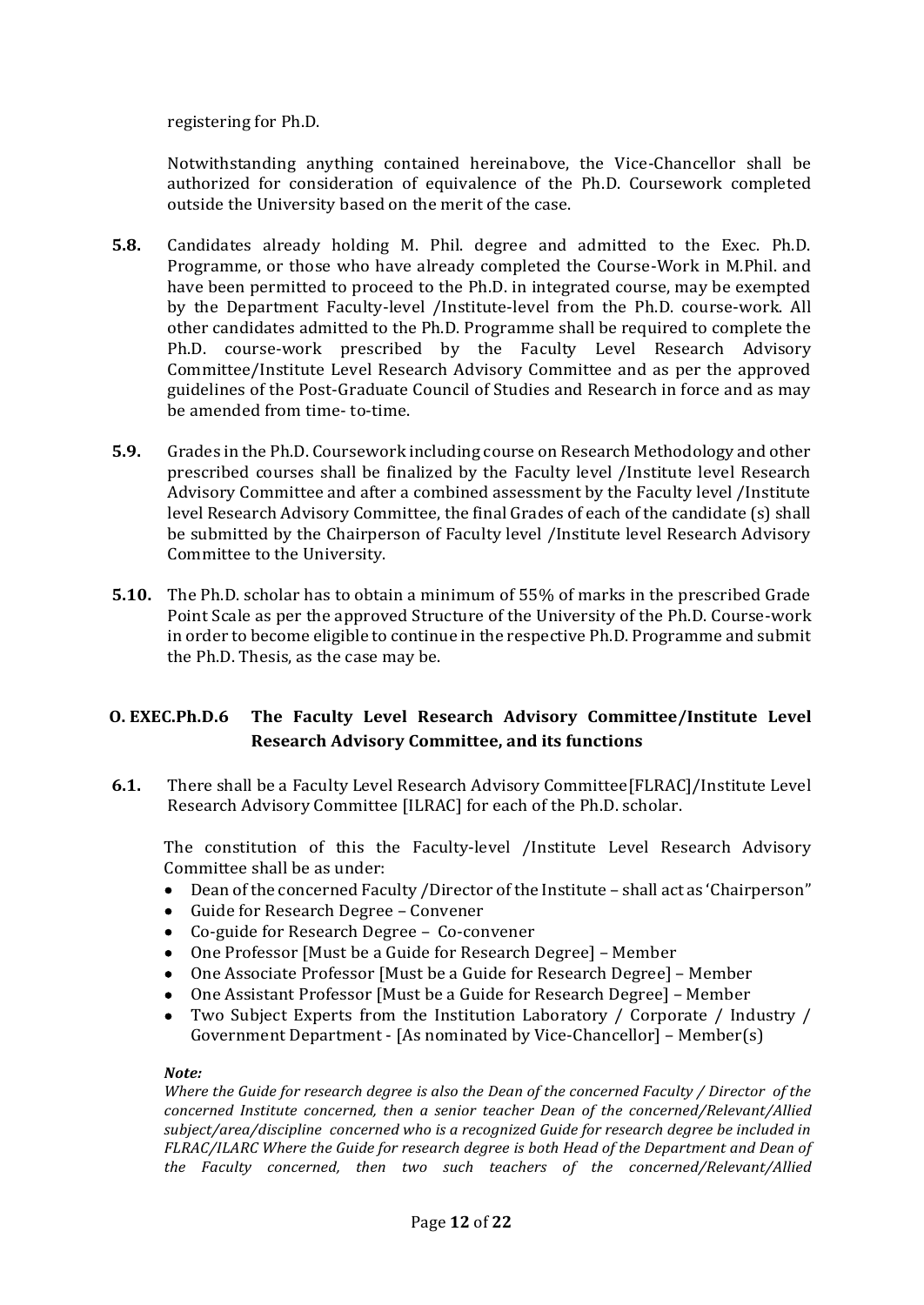*Faculty/Institute/Department be included in the DRC FLRAC/ILARC. If the concerned faculty/Institute concerned does not have the required number of such teachers, then such number of senior teachers who are Guide for research degree from the concerned conjunct /Relevant/Allied Faculty/Institute/Department be included in the FLRAC/ILARC so that in any given situation, the FLRAC/ILARC consists of not less than two other such teachers in addition to the Guide/Co-guide(s) /Subject Expert (s) for research degree.*

The FLRAC/ILARC shall meet at least once every three months, and submits the proceedings to the university. The proceedings of DRC FLRAC/ILARC shall be required to be placed before the office of the Vice Chancellor for consideration and approval please and it should be placed before the Post-Graduate Council of Studies & Research as defined herein under for information and noting about the actions within its empowerment.

This FLRAC/ILARC Committee shall have to perform the following functions and responsibilities:

- i. To hold the interview and viva-voce for the Research scholar intending to join Ph.D. and recommend the area/subject/discipline of research based on the review of research proposal;
- ii. To recommend the Guide/Co-guide(s) for research degree as per the area/subject/discipline of research of the applicant;
- iii. To plan and conduct online and or offline Ph.D. Couse Work under the interdisciplinary subject/subject;
- iv. To recommend the concerned conjunct/Relevant/Allied subject(s) for the concerned faculty/Institute;
- v. To suggest, recommend and prescribe the subjects and areas of Faculty/Institute Level Ph.D. Course-work;
- vi. To review the progress of research work periodically upon the presentation from Research scholar and assist him or her in the progress of the research work and studies of the Research scholar;
- vii. Deleted
- viii.To vet, scrutinize and recommend the applications for the Guide/Co-guide from within the University or outside the University from the Institution/Laboratory/Corporate/Industry/Government Department of repute etc. for imparting the Research work or an Institution, if need be, and dealt with the extension of research-work within and outside the University;
- ix. To attend the Open Public Viva-voce (Open defense) and recommend the critique, if any;
- x. To review/examine ethical issues involved in undertaking research on the topic, research methodology plan of the Research scholar and to suggest changes required (if any), as applicable.
- xi. To undertake such other duties, as recommended and entrusted upon, in order to elevate, maintain and enhance the research standards from time-to-time.

A Research scholar shall be required to appear online and or offline before the FLRAC/ILARC *at least* once in six months to make a presentation of the progress of the research work and studies for evaluation/assessment and further guidance.

The six-monthly progress reports shall be submitted by to the to the office of the Vice Chancellor University through FLRAC/ILARC with a copy to the Research scholar for consideration and approval please and it should be placed before the Post-Graduate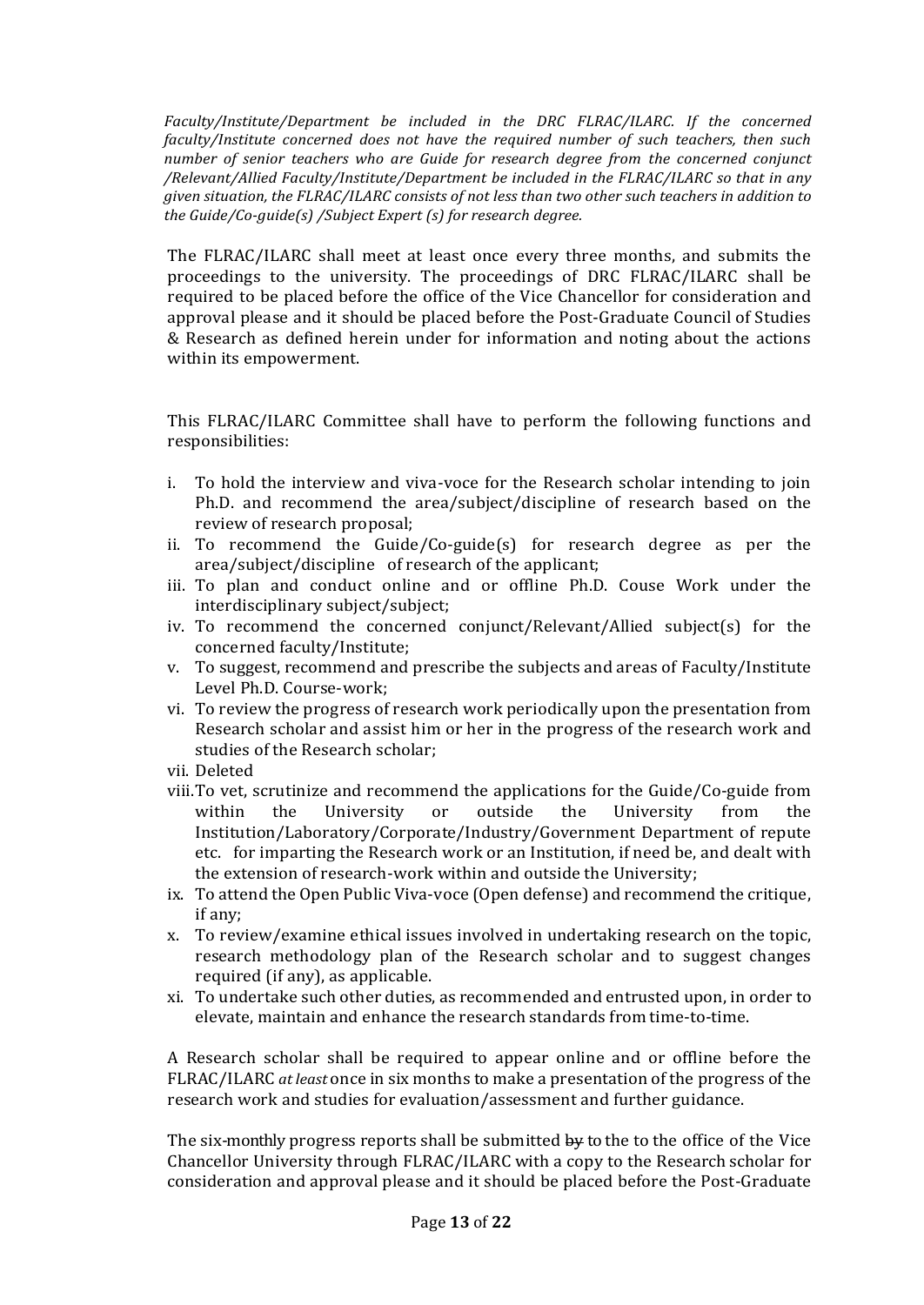Council of Studies & Research as defined herein under for information and noting about the actions within its empowerment.

In case the progress of the Research scholar is unsatisfactory, the FLRAC/ILARC shall record the reasons for the same and suggest corrective measure(s). If the Research scholar fails to implement these corrective measures, the FLRAC/ILARC be authorized to recommend-with specific reasons for cancellation of the Ph.D. registration oftheResearch scholar to the office of the Vice Chancellor University with a copy to the Research scholar for consideration and approval please, and it should be placed before the Post-Graduate Council of Studies & Research as defined herein under for information and noting about the actions within its empowerment.

## **O.EXEC.Ph.D.7 Evaluation and Assessment Methods, Minimum Standards/Credits for Award of the Ph.D. Degree**

- **7.1.** Upon satisfactory completion of Ph.D. Course-Work, and obtaining a minimum of 55% of marks in the prescribed Grade Point Scale and Structure of the University (As prescribed in O.EXEC.Ph.D.-V-8) the Ph.D. Scholar shall be required to undertake research work and submit a Draft Synopsis before completion of One year (Extendable by a maximum period of One year) from the completion of Three (03) (Extendable up to a maximum period of Six (06) Years from the date of Ph.D. registration.
- **7.2.** At most One (01) month prior to the submission of the Ph.D. Synopsis, the Research scholar shall make a presentation before the FLRAC/ILARC*,* which shall also be open to all Faculty/Institute members and other Research scholars. The feedback and comments obtained from them may be suitably incorporated into the draft Ph.D. Thesis in consultation with the FLRAC/ILARC.
- **7.3.** The Ph.D. Thesis can be submitted at any time during the year, after the prescribed period in this Ordinance.
- **7.4.** The Ph.D. Thesis shall be written in English language, or otherwise when its subject matter is related to or based on a Modern European or Indian Languages, it may be written in the relevantlanguage.
- **7.5.** The Ph.D. thesis shall be submitted through the Guide for research degree, to the concerned Dean of the Faculty/Director of the Institute along with a certificate duly signed by the candidate and the Guide as well as Co-guide (s) for research degree as stipulated under O.EXEC.Ph.D.3.
- **7.6.** The FLRAC/ILARC concerned shall recommend a list of at least Eight [**08**] Examiners for evaluation of Ph.D. Thesis. The FLRAC/ILARC will be empowered for submission of names of External Examiners as specified here in above to the office of the Deputy Registrar (Academics) and thereafter it should be placed before the Post-Graduate Council of Studies & Research as defined herein under for consideration and approval and also for carrying out the actions within its empowerment.
	- 7.6.1. 02 Examiners/Referees shall be preferably from outside the country in case of those subjects of Ph.D. Theses concerning areas of Science/Technology/Pharmacy/Engineering [Excluding Humanities & Social Sciences] and 06 shall be from within the country preferably Outside the State of Gujarat.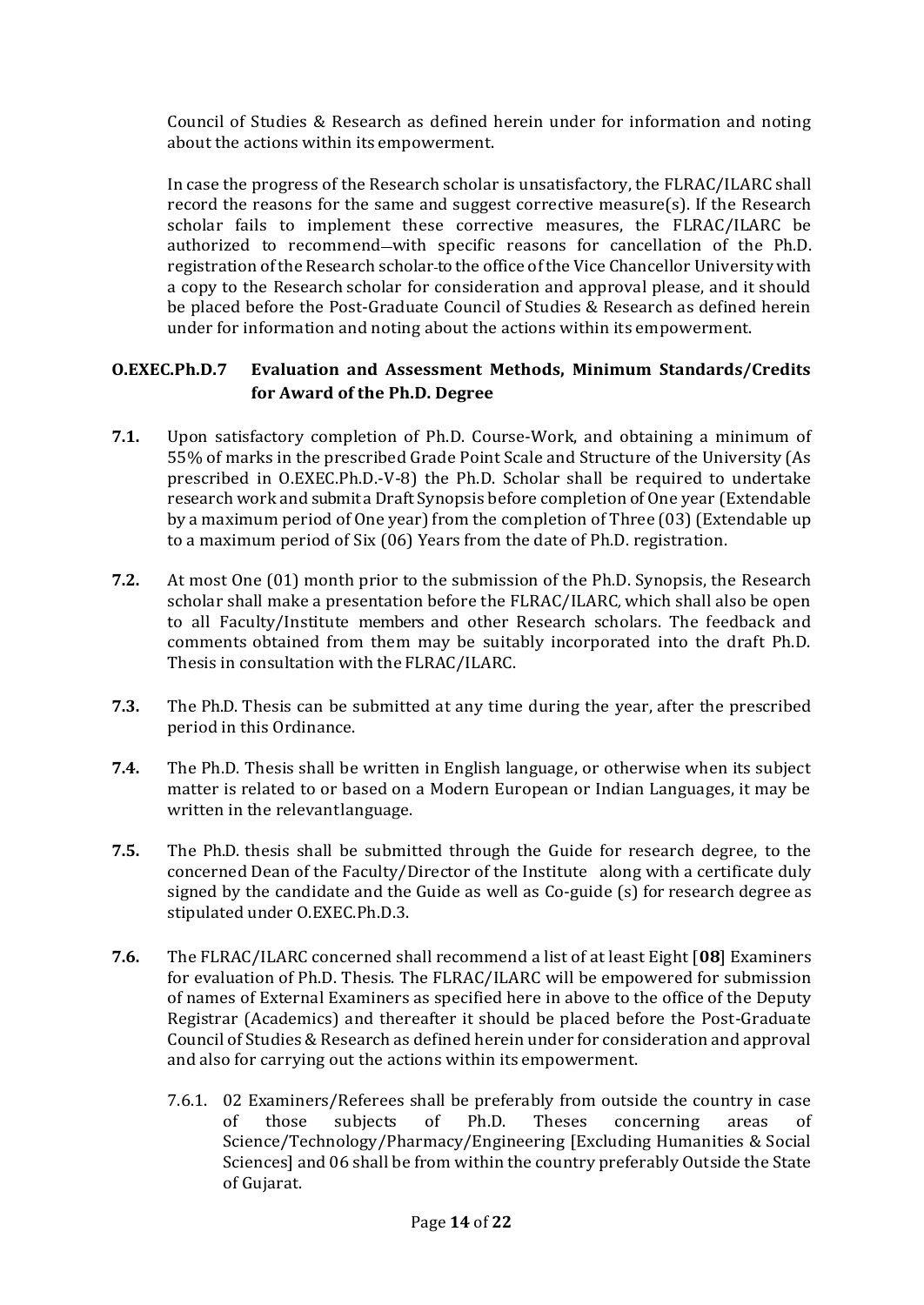- 7.6.2. Minimum 06 Examiners/Referees shall be preferably from outside the state of Gujarat in case of subjects of Ph.D. Theses concerning Humanities & Social Sciences; at the most 02 Examiners/Referees shall be nominated from within the State of Gujarat, if available, as the case may be. Vice-Chancellor of the University is empowered to relax this requirement, upon the academic considerations on a case-to-case basis, for which the reasons are to be recorded in writing, and shall be reported to the Syndicate through the Council of Post-Graduate Studies and Research.
- 7.6.3. It would be mandatory to have the External Examiners preferably from University Departments/Reputed Institutions/Premier Institutes, and she/he should at least be rank of an Associate Professor/Professor.
- 7.6.4. External Examiner once appointed by Hon'ble Vice-Chancellor and assigned the responsibility to act as Evaluator for Ph.D. thesis, his/her name should not be recommended by the concerned FLRAC/ILARC at least for another period of One (01) Year again. The format for the recommendation of the Panel of External Examiners must include certification for this criterion. This is to be designed by the office of Academic section and approved by the Hon'ble Vice-Chancellor.

Certification to the fulfillment of this criterion shall be obtained from the Chairman/Chairperson of the concerned FLRAC/ILARC. In extra ordinary circumstances, Hon'ble Vice-Chancellor is authorized to relax this condition.

The panel of External Examiners shall be recommended by the Guide Chairman/Chairperson of the concerned FLRAC/ILARC for research degree directly to the office of the Deputy Registrar (Academics), The Maharaja Sayajirao University of Baroda, Vadodara and shall be required to be submitted in a sealed envelope to the Office of the Deputy Registrar (Academics), The Maharaja Sayajirao University of Baroda, Vadodara. The Chairman/Chairperson of the concerned FLRAC/ILARC for research degree, while recommending the list of Examiners, shall have to ensure that the Examiners are well below the superannuation age (i.e. 62 Years, as of now, as amended from time-to-time by the Government of Gujarat). Guide/Co-guide (s) of research degree shall also be invited during the meeting of the FLRAC/ILARC as an invitee member or he/she shall have to be included in the chain of circulation of the panel of External Examiners, if he/she is not the member of respective FLRAC/ILARC, as the case may be.

- Note: Vice-Chancellor of the University is empowered to relax this requirement, upon the academic considerations on case-to-case basis, for which the reasons to be recorded in writing, and shall be reported to the Syndicate through the Council of Post-Graduate Studies and Research.
- **7.7.** In case, if the Board of studies is not likely to meet, the Provisional Panel of External Examiners shall be recommended by circulation among all the members of the concerned Board of studies. The Provisional Panel of referees submitted by the guide for research degree shall be sent for circulation through an email by the Office of Academic section. Following documents are to be submitted while submission of Ph.D. synopsis: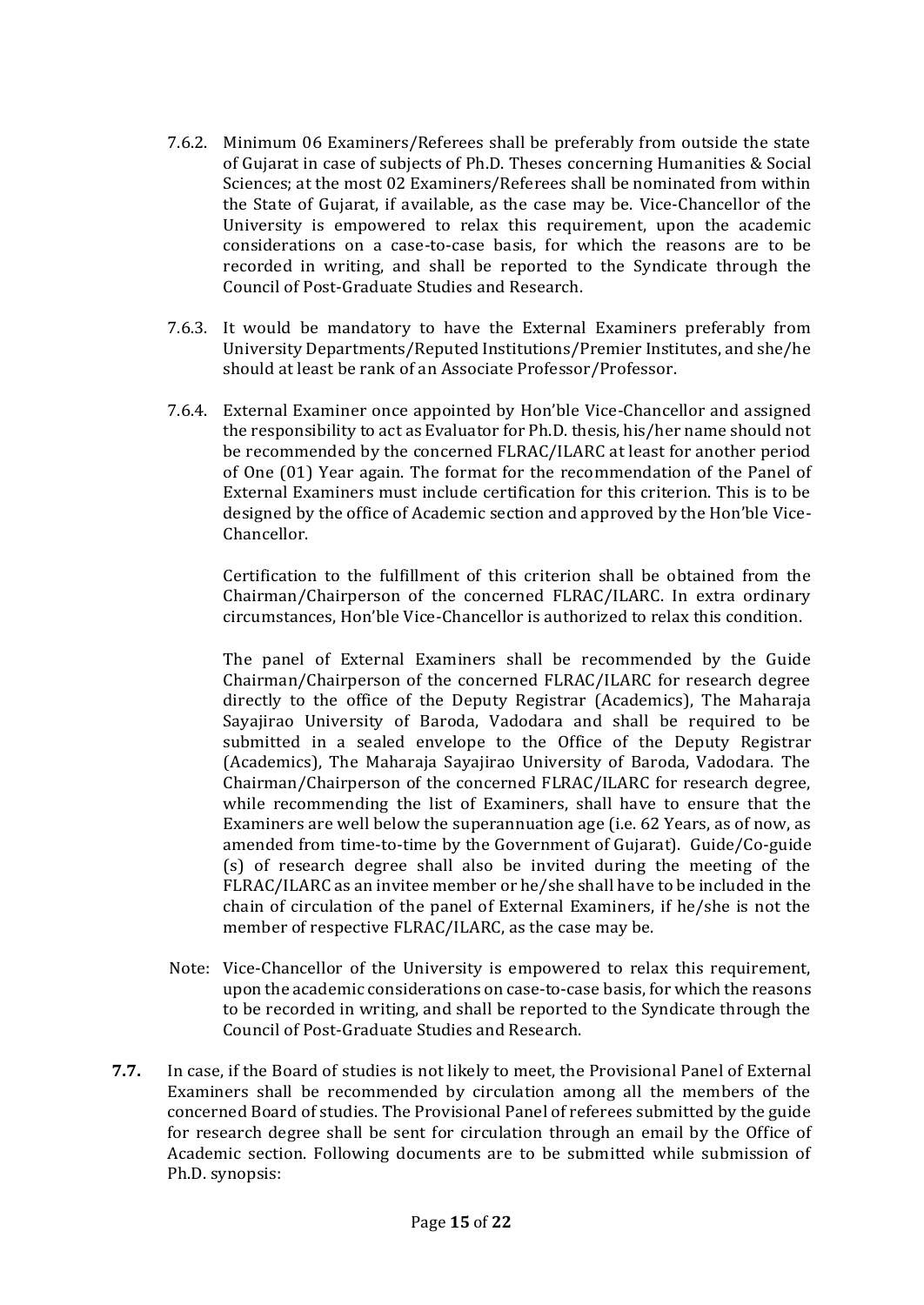- Forwarding Letter with Outward Number, Date & Signature of the Guide, the Head, and, the Dean;
- Final Eligibility Certificate (If applicable);
- Registration Certificate;
- Course-work Certificate/M.Phil. Degree Certificate;
- Extension Letter and/or Renewal Letter (If applicable);
- Last Term Fee Slip (Paid)
- Guide Change Letter (If applicable)
- Filled Examination form (If applicable)
- Panel submission certificate

All the members of the concerned Boards of Studies will be given 10 working days' time for vetting of the submitted Panel of referees in light of the submitted Synopsis. If all the members of the Boards of Studies are in agreement for the Panel of referees, then such agreement will be communicated to the Office of Academic section. If no communication(s) is(are) received within 10 working days, from the members of the Boards of Studies, then it will be presumed that all the members of Boards of Studies are in agreement of the submitted Panel of referees, and the Office of Academic section will process the Panel of referees further.

- **7.8.** The Ph.D. scholars must publish at least Two [02] Research papers in the journals listed in UGC CARE Reference List, SCOPUS Listing or WEB of Sciences and make Two [02] Paper presentations in Conference(s)/Seminar(s) before the submission of the Ph.D. Thesis for adjudication, and produce evidence for the same in the form of Hard Copy and/or Soft Copy [Scanned Copy] with clear evidence for the same in the form of Presentation Certificate(s) and/or Reprint(s) if available, else Acceptance letter from the Publisher/Editor, with own undertaking in writing that he/she shall submit the Presentation Certificate(s) and/or Reprint(s) before the conduct of Open Public Viva-voce (Open defense) Examination or actual release of Notification for conferring award of degree of Ph.D.
- **7.9.** Before submission of Ph.D. Thesis, each Research scholar shall be required to fulfil the requirements prescribed by the Post-Graduate Council of Studies and Research of The Maharaja Sayajirao University of Baroda, Vadodara with respect to detection of plagiarism and any other forms of Academic Dishonesty. The Ph.D. Thesis while submitted for evaluation, shall be accompanied with the original report of the antiplagiarism software approved by The Maharaja Sayajirao University of Baroda, Vadodara, an undertaking from the Research scholar and a Certificate from the Guide for research degree attesting to the originality of the work, vouching that there is no plagiarism and any other Academic dishonesty and that the work has not been submitted for the award of any other Degree/Diploma of The Maharaja Sayajirao University of Baroda, Vadodara, or to any other University/Institution as the case may be. The percentages of allowable plagiarism shall be as notified by the University Grants Commission from time-to- time.
- **7.10.** Guidelines for the requirement of the number of Research publications before submission of Ph.D. Thesis, as issued by The Maharaja Sayajirao University of Baroda, Vadodara, and amended from time-to-time and displayed on the official website of the University shall be required to be followed by the Research scholars.
- **7.11.** The Ph.D. Thesis shall be submitted in Spiral bound/Soft bound/Book type bound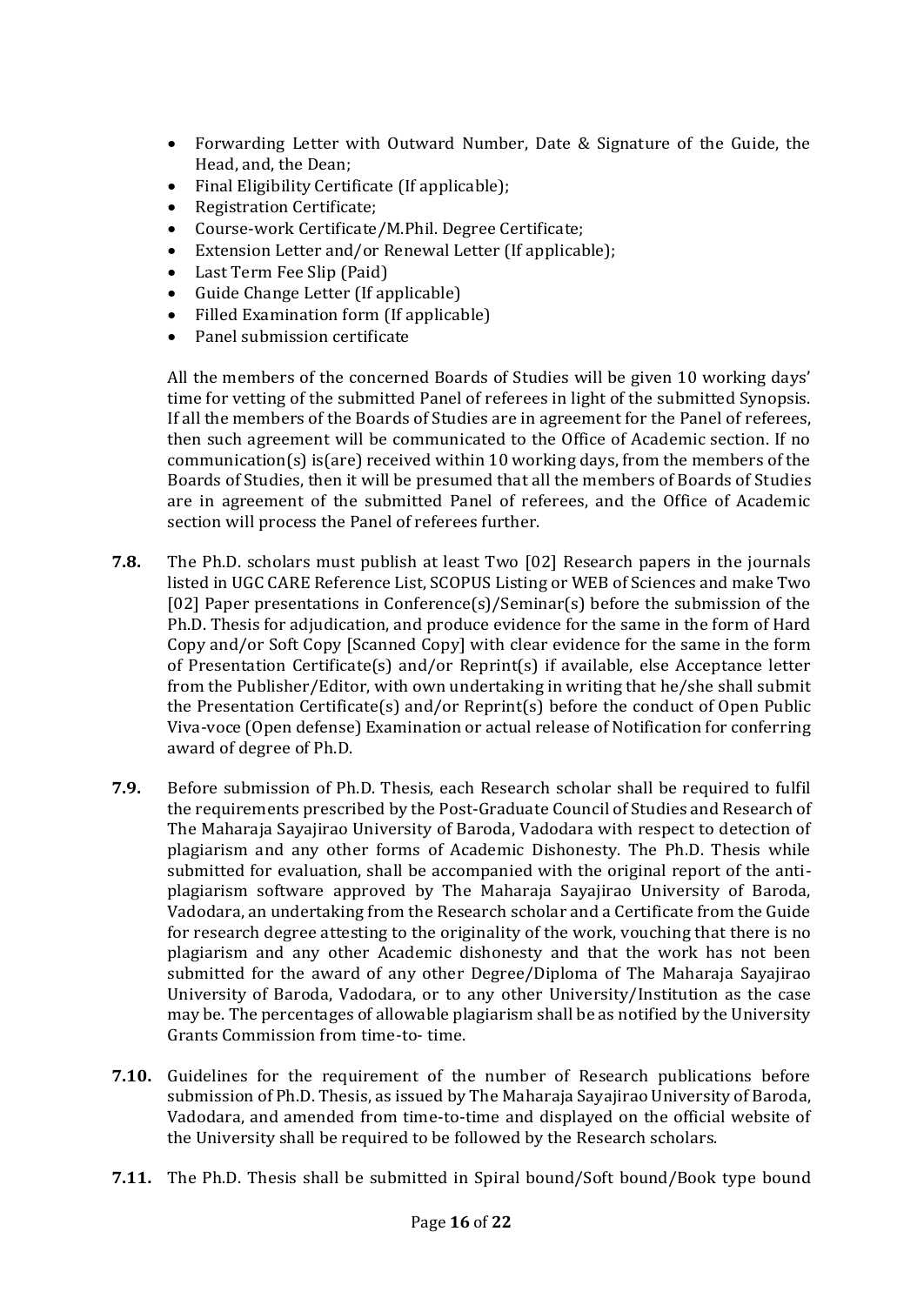form along with a soft copy [in PDF Format] as per the required format. Along with the Ph.D. Thesis, 02 copies of the 'Abstract' (Other than the Synopsis) shall be submitted in prescribed format to the Deputy Registrar (Academics), The Maharaja Sayajirao University of Baroda, Vadodara. Ph.D. Thesis. The Research scholar and the Guide for research degree shall jointly verify and ensure that the contents of the softcopy of the 'Abstract' are as per the prescribed format.

- **7.12.** The Ph.D. Thesis shall be presented in accordance with the following specifications:
	- 7.12.1. The paper used for printing shall be of A4size.
	- 7.12.2. Printing shall be in a standardized form on both sides of the paper and in1.5 line spacing.
	- 7.12.3. A margin of 1.5 inches shall be on the left-handside.
	- 7.12.4. The card for cover shall not be more than 330GSM.
	- 7.12.5. The title of the Ph.D. Thesis, Name of the Candidate, Degree, and Name of the Guide for research degree, Details about Name of the concerned Faculty/Institute as well as Department or Institute, and the Month andYear of submission shall be required to be printed on the Title Page and the Front Cover of the final Ph.D. Thesis as the case may be.
- **7.13.** The candidate shall submit to the Deputy Registrar (Examinations), The Maharaja Sayajirao University of Baroda, Vadodara, 02 copies along with Softcopies (In MS-WORD and/or PDF) (In 03 separate CDs) (02 for External Examiners + 01 Proof of Submission) of the Ph.D. Thesis and produce an acknowledgement of the receipt of Deputy Registrar (Examinations), The Maharaja Sayajirao University of Baroda, Vadodara to the Guide for research degree and the Dean of the concerned Faculty and/or Director of the concerned Institution.
- **7.14.** The Ph.D. Thesis shall include a Certificate of the Guide/Co-guide(s) for research degree and a Declaration by the Candidate that the research work reported in the Ph.D. Thesis has been carried out by the Research scholar himself/herself and that the material from other sources, if any, is duly acknowledged.
- **7.15.** The Vice-Chancellor shall nominate Two [02] External Examiners for evaluation of Ph.D. Thesis from among the names (preferably Professors or equivalent in ranks) recommended by the Council of Post-Graduate Studies and Research upon the preparation of the panel of examiners by the relevant panel of External Examiners ies. The Guide for research degree shall ordinarily be the Guide for research degree under whom the Research scholar has worked.
- **7.16.** The Ph.D. Thesis submitted by a Research scholar shall be evaluated by the Guide for research degree and at least Two External Examiners, who are not in the Employment of The Maharaja Sayajirao University of Baroda, Vadodara, of whom one examiner preferably should be from outside the Gujarat State/Country. The Open Public Vivavoce (Open defense) Examination, based among other things, on the critiques given in the evaluation report, shall be conducted by the Guide for research degree and at least One of the External Examiners, and shall be open to be attended by the members of the FLRAC/ILARC, as well as by all faculty members of the Department/Faculty/Institution/College, other Research scholars and other interested experts/researchers as the case may be. The External Examiners shall submit the detailed report on the evaluation of the Ph.D. Thesis and clear recommendations as per the prescribed format.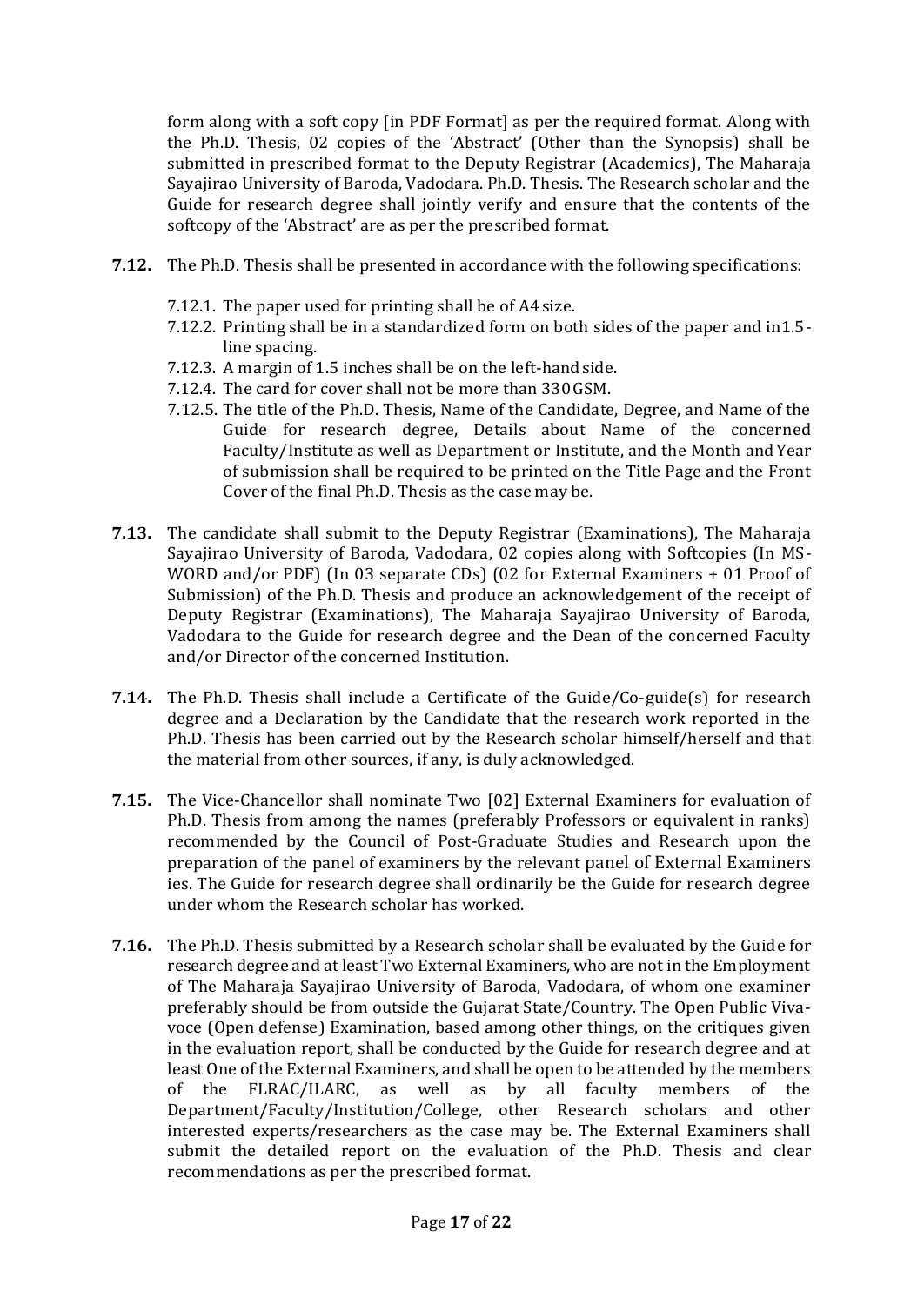- **7.17.** After the receipt of the reports as prescribed herein under, the Open Public Viva- voce (Open defense) Examination shall be proposed by the Guide and Co-guide(s) for research degree by inviting online or offline at least one of the External Examiners who have evaluated the Ph.D. Thesis.
- **7.18.** Viva-voce examination of the Research scholar may be preferably held in concerned University Faculty/Institute. However, Vice-Chancellor is empowered to take appropriate decision in exigent conditions, on case-to-case basis.
- **7.19.** Open online or offline Public Viva-voce (Open defense) Examination of the Thesis:
	- 7.19.1. The Open online or offline Public Viva-voce (Open defense) Examination shall be chaired by the External Examiner and in presence of the Guide and Co-guide (s) as well as Chairperson and members of the FLRAC/ILRAC for research degree.
	- 7.19.2. The day, date, time and the place for the online or offline Open Public Viva-voce (Open defense) Examination of Ph.D. Thesis shall be notified by the Dean of the Faculty/Director in case of an institution, at least seven days in advance. Normally, the Open Public Viva-voce (Open defense) Examination of the Ph.D. thesis shall be arranged in the University Faculty/Institute. In exceptional cases, the Vice-Chancellor may allow the offline Open Public Viva-voce (Open defense) Examination to be conducted at a forum outside the campus of The Maharaja Sayajirao University of Baroda, Vadodara. In such a case, the procedure and norms for the conduct of Open Public Viva-voce (Open defense) Examination, payments, etc. shall be as laid down by the Maharaja Sayajirao University of Baroda, Vadodara.
	- 7.19.3. The chairperson and members of the of the FLRAC/ILRAC, Guide and Co-guide(s) as well as other faculty members and Research scholars belonging to an allied subject (Related/Conjunct Subject) of various other Department(s)/Faculty/Institute, and various other interested experts/researchers may also attend the online or offline Open Public Viva-voce (Open defense) Examination of Ph.D. Thesis.
	- 7.19.4. The Dean of the concerned Faculty/Director of the concerned institute will coordinate and invite the member of the Council of Post-Graduate Studies and Research of concerned constituency while organizing the Open Public Viva-voce (Open defense) Examination, in consultation with the Internal Guide and the members of the FLRAC/ILRAC.
	- 7.19.5. All Open online or offline Public Viva-voce (Open defense) Examination must be recorded in the Videography. Deans of the concerned Faculty shall be required to preserve, store and maintain the safe custody of the footage of Open Public Vivavoce (Open defense) Examination separately for each candidate. These footages are primarily not required to be forwarded to the university, but the same may be provided on demand basis.
	- 7.19.6. In case of any dispute, the Dean of the concerned Faculty/Director of the concerned institute shall take an appropriate decision.
- **7.20.** In order to have the academic enrichment, the members of the Council of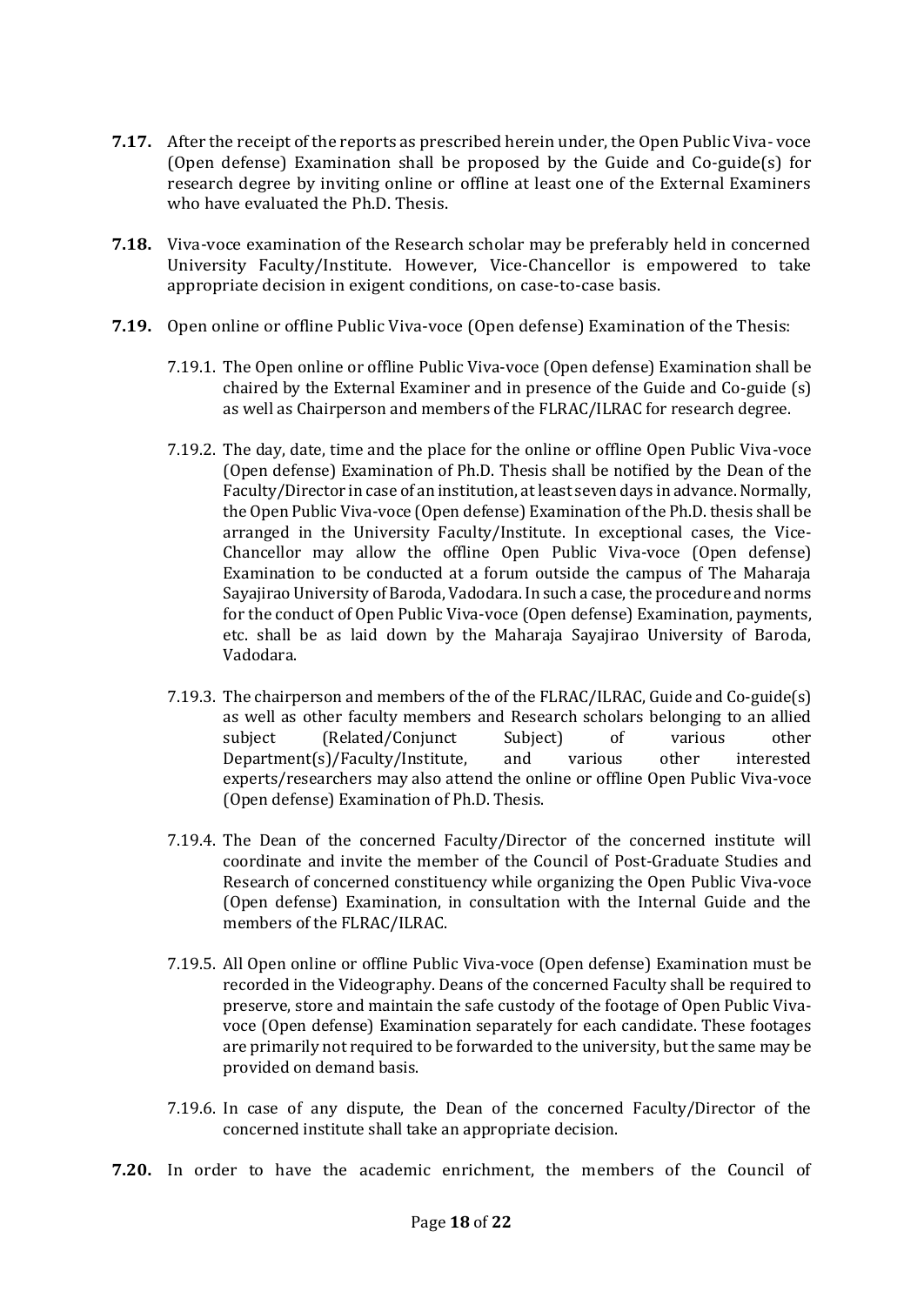Postgraduate Studies and Research recommend that the External Examiner visiting the department will be invited to deliver at least one lecture/interaction with the Students, Research Scholars and Staff members. Extra remuneration may be paid from the budget head of 'Academic Activity Fee' or any other suitable head of an approved budget of the concerned Faculty/Institute.

- **7.21.** The virtual or physical Open Public Viva-voce (Open defense) Examination of the Research scholar to defend the Ph.D. Thesis shall be conducted only if the evaluation reports of both the External Examiners/Referees are satisfactory and include a specific recommendation for conducting the Open Public Viva-voce Examination.
- **7.22.** If the External Examiners ask for certain clarifications, before giving their clear recommendation, the Guide and Co-guide (s) for research degree may get in touch with the Research scholar to obtain the required information, and communicate the same to the External Examiner. In such cases, where the External Examiners reserve their recommendations and suggest an online or offline Open Public Viva-voce (Open defense) Examination, then, the candidate will need to satisfy the Viva-voce committee [The Guide and Co-guide (s) for research degree and the External Examiner (Chairperson) present], on the points raised by the two External Examiners.
- **7.23.** If One of the evaluation reports of the External Examiners in case of Ph.D. thesis, is unsatisfactory and does not recommend Open Public Viva-voce (Open defense) Examination, the Deputy Registrar (Examinations), The Maharaja Sayajirao University of Baroda, Vadodara shall forward the Ph.D. Thesis to another External Examiner, as nominated by Vice-Chancellor, from out of the approved panel of examiners. Provided further that when it is decided to appoint third External Examiner the copies of the reports of both the External Examiners, favourable as well as adverse, be sent to the third External Examiner for the perusal, without disclosing the identity of earlier External Examiners.
- **7.24.** The online or offline Open Public Viva-voce (Open defense) Examination shall be held only if the report of the third External Examiner is satisfactory. If the report of the third External Examiner is also unsatisfactory, the Ph.D. Thesis shall be rejected and the Research scholar shall be declared ineligible for the award of the Ph.D. Degree.
- **7.25.** If both the External Examiners consider that the thesis is unacceptable for the award of the Ph.D. Degree, Open Public Viva-voce (Open defense) Examination test of the Research scholar shall be not be conducted, and the Reports of all the External Examiners shall be placed before the Syndicate. The decision of the Syndicate shall be final for either non-award of the Ph.D. degree or any other directive concerning the research work submitted by the scholar in the form of PhD thesis.
- **7.26.** After the successful completion of the Open Public Viva-voce (Open defense) Examination both the Guide for research degree and the External Examiner (Chairperson) shall prepare a joint final consolidated report on the Open Public Vivavoce (Open defense) Examination [In case of Virtual Public Viva-voce (Open defense), both the External examiners, through an email to the concerned Dean of the Faculty – Any one External examiner will act as a Chairperson] and certify that all suggested changes have been incorporated along with the reply given to the queries raised by the External Examiner in the written form, signed and accepted by the members of the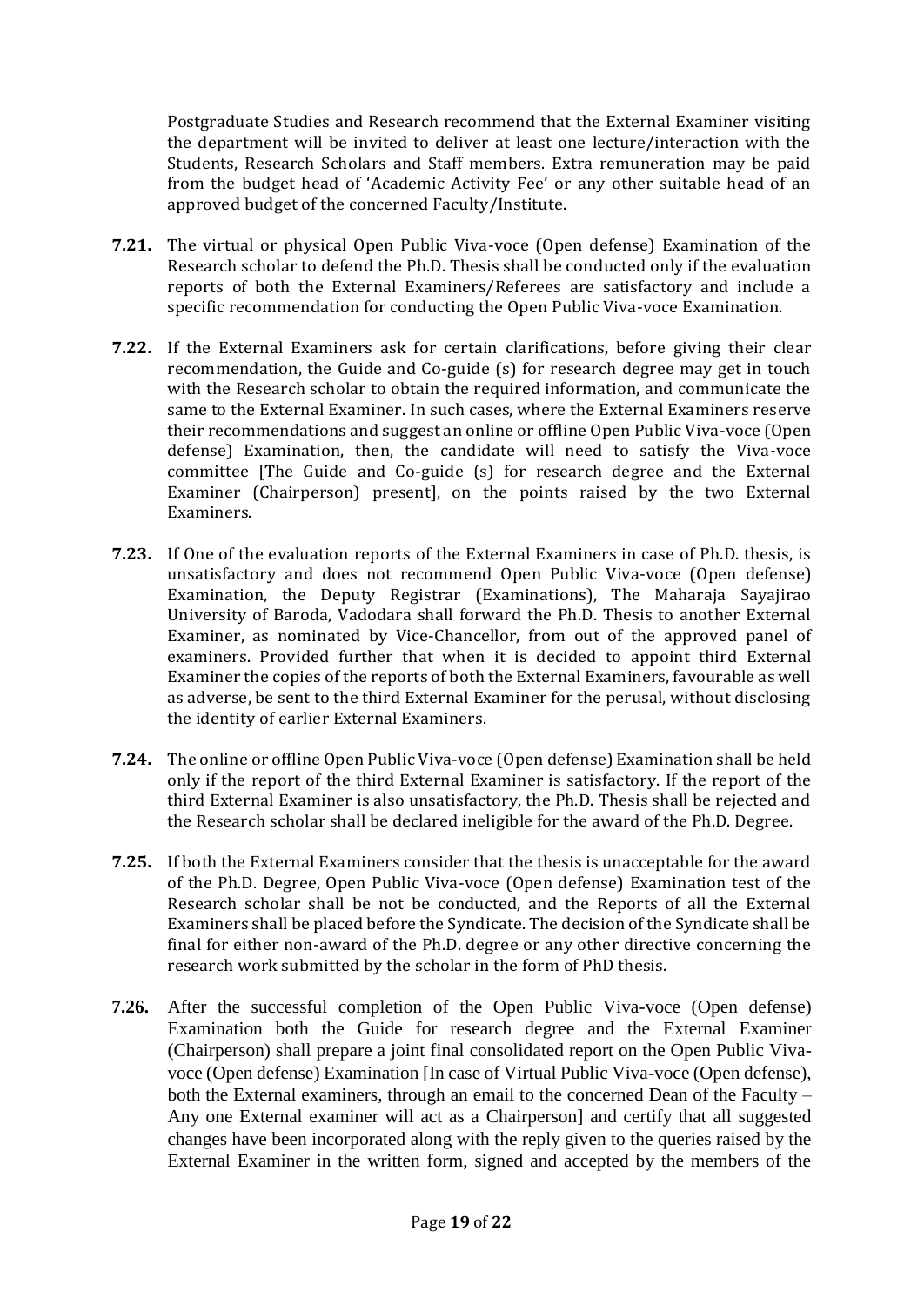Viva-voce Panel as well as the list of the persons attended the Open Public Viva-voce (Open defense) Examination in respect of the award of the Ph.D. degree immediately after the Open Public Viva-voce (Open defense) Examination is over.

However, if the guide for research degree is not available due to any unforeseen reason(s) like unfortunate death, discharge from active services of the University…. etc. and such like other reason(s) leading to unavailability of guide for research degree during the ongoing Ph.D. Studies after submission of the Synopsis/Ph.D. thesis, Dean of the concerned faculty in consultation with the Head of the respective Department (Wherever Departmental Heads are available) shall be the Convener of the Open Public Viva-voce (Open defense) Examination for preparation of a joint final consolidated report on the Open Public Viva-voce (Open defense) Examination [In case of Virtual Public Viva-voce (Open defense), both the External examiners, through an email to the Dean of the concerned Faculty] and certify that all suggested changes have been incorporated along with the reply given to the queries raised by the External Examiner(s) in the written form, signed and accepted by the members of the Public Viva-voce (Open defense) Panel as well as the list of the persons attended the Open Public Viva-voce (Open defense) Examination in respect of the award of the Ph.D. degree immediately after the Open Public Viva-voce (Open defense) Examination is over. Dean of the concerned Faculty shall forward all necessary communications in this regard.

- **7.27.** In case the online or offline Open Public Viva-voce (Open defense) Examination is not satisfactory, the examiners may unanimously recommend with reasons that a fresh online or offline Open Public Viva-voce (Open defense) Examination of the Ph.D. Thesis be organized within a period of not less than one month. If the online or offline Open Public Viva-voce (Open defense) examination is still not satisfactory, the panel for Viva-voce Examination would record the reasons for the same and may recommend the resubmission of the Ph.D. Thesis with suggested changes or recommend the rejection of the Ph.D. Thesis, as the case may be.
- **7.28.** The concerned Research scholar shall be required to submit the softcopy of the Executive summary of the Ph.D. thesis consisting of the Table of contents, the brief Research methodology, the Key findings, Conclusions, and the Recommendations / Suggestions etc. along with the Bibliography and Webliography for hosting the same on the website of the University for a period of 10 days at least.

Following modality will have to be followed:

- 7.28.1. After the receipt of TWO Clear and Positive Evaluation Reports from the External Referees, the Open Public Viva-voce (Open defense) will be conducted.
- 7.28.2. After the conduct of Open Public Viva-voce (Open defense), the Guide for research degree and the External Examiner (Chairperson) shall prepare a joint final consolidated report on the Open Public Viva-voce (Open defense).
- 7.28.3. After the receipt of Joint final consolidated report recommending the research work for the award of Ph.D. degree (After incorporation of every suggested corrections / modifications), the soft-copy of the Research work will be hosted on the University website on every 10th day/20th day/30th day of the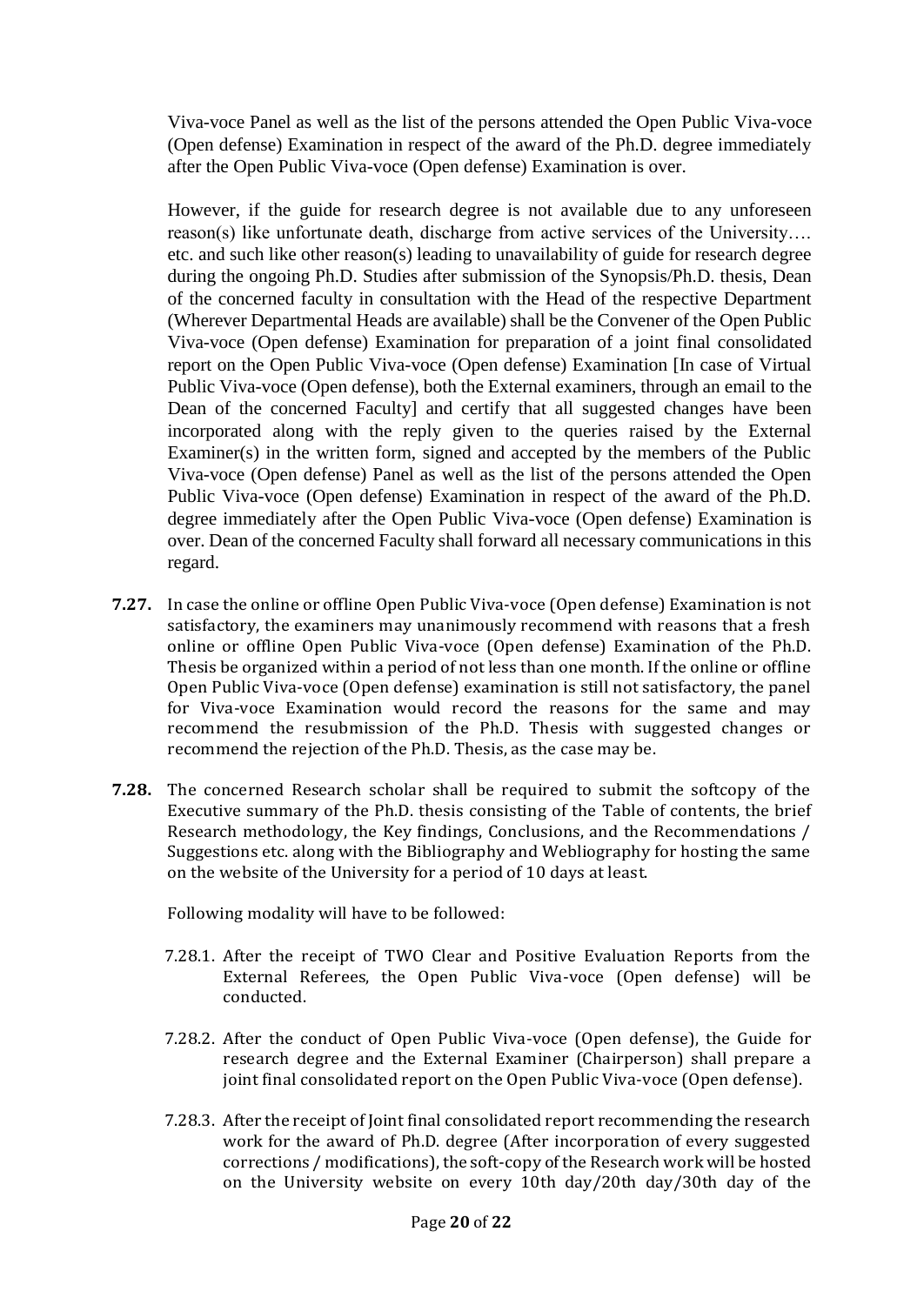respective month, as per the date of receipt of the aforesaid report and the soft-copy in the required format to the Office of Examination section.

7.28.4. As soon as the Joint final consolidated report on the Open Public Viva-voce (Open defense) Examination is received from the Guide for research degree and the External Examiner(s), Deputy Registrar (Examinations) is authorized for the acceptance of the thesis for the Ph.D. degree.

**However, if the guide for research degree is not available due to any unforeseen reason(s) like unfortunate death, discharge from active services of the University….etc. and such like other reason(s) leading to unavailability of guide for research degree during the ongoing Ph.D. Studies after submission of the Synopsis/Ph.D. thesis, Dean of the concerned faculty shall act as a convener for the conduct of Open Public Viva-voce (Open defense) Examination, in consultation with the Head of the Department (Wherever Departmental Heads are available) and Dean of the concerned Faculty shall forward all necessary communications in this regard.**

7.28.5. The Office of Examination section immediately notifies the Ph.D. Notification of the concerned Research scholar, after due administrative formalities.

Note: If the 10th day/20th day/30th day of respective month fall on the holiday; the next working day will be considered for hosting of the aforesaid submission.

**7.29.** An honorarium @ ₹5,000/-each shall be paid for evaluation of the Ph.D. Thesis, to the Guide for research degree as well as Co-guide, if any. In addition, each Examiner conducting the Open Public Viva-voce (Open defense) Examination, including the Coguide, if any, shall be paid ₹3,000/- as the honorarium.

**The present Ordinance for Executive Ph.D. Programme is introduced upon the recommendation of the Council of Post-graduate Studies and Research through the proposal number PGC-1 dated 27/07/2020 – 17/09/2020 – SR-33 dated 21/09/2020.**

#### **Glossary:**

#### **Institute**:

The word Institute means the Institute of Interdisciplinary Studies – Addition of New Ordinance 304 in Hand Book Part II 1984 as approved under S.R. No 13 dated 19.02.2018

### **Guide for research degree**:

The word Guide for research degree means the Research Supervisor.

#### **Co-guide for research degree**:

The word Co-guide for research degree means the Co-supervisor.

#### **Student:**

"Student' means a person admitted to and pursing a specified Degree/Diploma/Certificate/Vocational Programme approved by the University, for the present